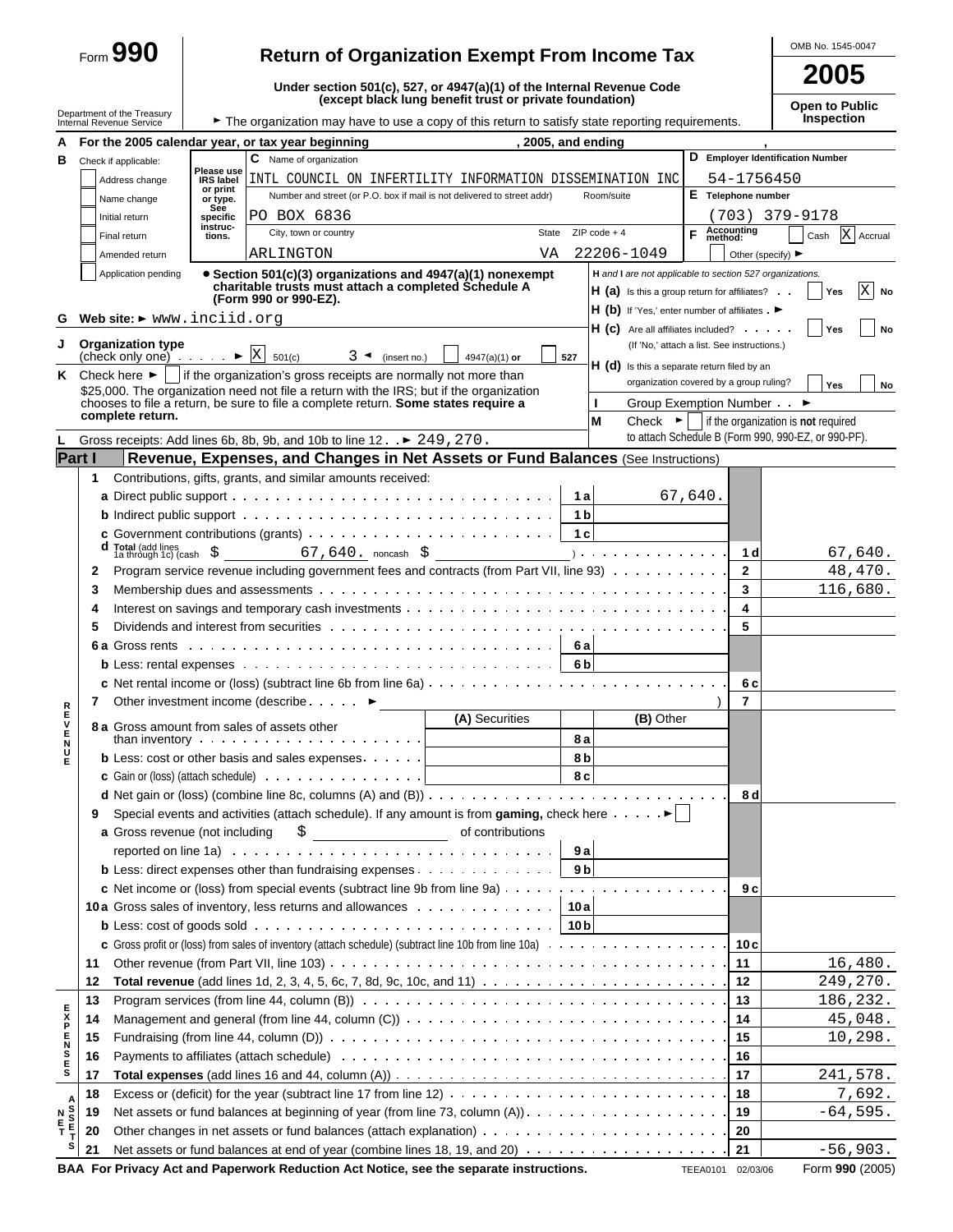|            | Form 990 (2005)<br>INTL COUNCIL ON INFERTILITY INFORMATION DISSEMINATION INC                                                                                                                                                                   |                         |                                                        |                         | 54-1756450                                      | Page 2                          |
|------------|------------------------------------------------------------------------------------------------------------------------------------------------------------------------------------------------------------------------------------------------|-------------------------|--------------------------------------------------------|-------------------------|-------------------------------------------------|---------------------------------|
| Part II    | Statement of Functional Expenses All organizations must complete column (A). Columns (B), (C), and (D) are<br>required for section 501(c)(3) and (4) organizations and section 4947(a)(1) nonexempt charitable trusts but optional for others. |                         |                                                        |                         |                                                 |                                 |
|            | Do not include amounts reported on line<br>6b, 8b, 9b, 10b, or 16 of Part I.                                                                                                                                                                   |                         | (A) Total                                              | (B) Program<br>services | (C) Management<br>and general                   | (D) Fundraising                 |
| 22         | Grants and allocations (att sch)                                                                                                                                                                                                               |                         |                                                        |                         |                                                 |                                 |
|            | \$<br>(cash<br>Ś<br>non-cash                                                                                                                                                                                                                   |                         |                                                        |                         |                                                 |                                 |
|            | If this amount includes<br>foreign grants, check here.                                                                                                                                                                                         | 22                      |                                                        |                         |                                                 |                                 |
| 23         | Specific assistance to individuals (att sch)                                                                                                                                                                                                   | 23                      |                                                        |                         |                                                 |                                 |
| 24         | Benefits paid to or for members (att sch)                                                                                                                                                                                                      | 24                      |                                                        |                         |                                                 |                                 |
| 25         | Compensation of officers, directors, etc                                                                                                                                                                                                       | 25                      | 75,219.                                                | 56,414.                 | 11,283.                                         | 7,522.                          |
| 26         | Other salaries and wages                                                                                                                                                                                                                       | 26                      | 43,269.                                                | 26,122.                 | 17,147.                                         | 0.                              |
| 27         | Pension plan contributions                                                                                                                                                                                                                     | 27                      |                                                        |                         |                                                 |                                 |
| 28         | Other employee benefits<br>Payroll taxes                                                                                                                                                                                                       | 28<br>29                | 3,600.<br>9,034.                                       | 2,508.<br>4,316.        | 859.<br>2,175.                                  | 233.<br>$\overline{2}$ , 543.   |
| 29         | Professional fundraising fees                                                                                                                                                                                                                  | 30                      |                                                        |                         |                                                 |                                 |
| 30         | Accounting fees                                                                                                                                                                                                                                | 31                      |                                                        | 0.                      | 3,296.                                          |                                 |
| 31         |                                                                                                                                                                                                                                                |                         | 3,296.<br>8,177.                                       |                         | 369.                                            | $0$ .<br>$0$ .                  |
| 32         | Legal fees                                                                                                                                                                                                                                     | 32                      |                                                        | 7,808.                  |                                                 |                                 |
| 33         | Supplies                                                                                                                                                                                                                                       | 33                      | 8,230.<br>5,595                                        | 5,875.<br>5,595         | 2,355.<br>$\mathbf{0}$ .                        | $0$ .                           |
| 34         | Telephone                                                                                                                                                                                                                                      | 34                      |                                                        |                         |                                                 | $0$ .                           |
| 35         | Postage and shipping.<br>Occupancy                                                                                                                                                                                                             | 35<br>36                | 1,895                                                  | 1,848                   | 47.                                             | $0$ .                           |
| 36         |                                                                                                                                                                                                                                                |                         | 654.                                                   | 371                     | 283.                                            |                                 |
| 37         | Equipment rental and maintenance                                                                                                                                                                                                               | 37                      |                                                        | 850                     | $\overline{0}$ .                                | $0$ .                           |
| 38         | Printing and publications                                                                                                                                                                                                                      | 38                      | 850.                                                   |                         |                                                 | $0$ .                           |
| 39         | Travel                                                                                                                                                                                                                                         | 39<br>40                | 86.<br>30,473.                                         | 86.<br>30,473.          | $\overline{0}$ .<br>$\overline{0}$ .            | $0$ .<br>$0$ .                  |
| 40         | Conferences, conventions, and meetings.                                                                                                                                                                                                        | 41                      | 6,922.                                                 | 6,901.                  | 21.                                             | $0$ .                           |
| 41         | $Interest$ .                                                                                                                                                                                                                                   | 42                      | 4,024.                                                 | 4,024.                  | 0.                                              | $0$ .                           |
| 42         | Depreciation, depletion, etc (attach schedule)                                                                                                                                                                                                 |                         |                                                        |                         |                                                 |                                 |
| 43         | Other expenses not covered above (itemize):                                                                                                                                                                                                    |                         |                                                        |                         |                                                 |                                 |
|            | a ADVERTISING<br><b>b</b> BANK CHARGES                                                                                                                                                                                                         | 43 a<br>43 <sub>b</sub> | 2,718.<br>504.                                         | 2,718.<br>315           | 0.<br>189.                                      | 0.<br>0.                        |
|            |                                                                                                                                                                                                                                                | 43c                     | 3,022.                                                 | 2,912.                  | 110.                                            | $0$ .                           |
|            | <b>c</b> CREDIT CARD FEES                                                                                                                                                                                                                      | 43 d                    | 12,061.                                                | 7,558.                  | 4,503.                                          | $0$ .                           |
|            | d CONSULTANTS                                                                                                                                                                                                                                  |                         |                                                        |                         |                                                 |                                 |
|            | e DUES & SUBSCRIPTIONS                                                                                                                                                                                                                         | 43e                     | 1,676.                                                 | 1,238.                  | 438.                                            | $0$ .                           |
|            | f MISCELLANEOUS<br>g See Other Expenses Stmt                                                                                                                                                                                                   | 43f<br>43 <sub>q</sub>  | 281.<br>19,992.                                        | 281.<br>18,019.         | 0.<br>1,973.                                    | $0$ .<br>$0$ .                  |
|            | 44 Total functional expenses. Add lines 22 through                                                                                                                                                                                             |                         |                                                        |                         |                                                 |                                 |
|            | 43. (Organizations completing columns (B) - (D),<br>carry these totals to lines $13 - 15$ ).                                                                                                                                                   | 44                      | 241,578.                                               | 186,232.                | 45,048.                                         | 10,298.                         |
|            | Joint Costs. Check $\blacktriangleright$<br>if you are following SOP 98-2.                                                                                                                                                                     |                         |                                                        |                         |                                                 |                                 |
|            | Are any joint costs from a combined educational campaign and fundraising solicitation reported in (B) Program services? $\blacktriangleright$                                                                                                  |                         |                                                        |                         |                                                 | <b>Yes</b><br>XI No             |
|            | If 'Yes,' enter (i) the aggregate amount of these joint costs                                                                                                                                                                                  |                         | S                                                      |                         | ; (ii) the amount allocated to Program services |                                 |
| \$         |                                                                                                                                                                                                                                                |                         | ; (iii) the amount allocated to Management and general |                         |                                                 | ; and (iv) the amount allocated |
|            | \$<br>to Fundraising                                                                                                                                                                                                                           |                         |                                                        |                         |                                                 |                                 |
| <b>BAA</b> |                                                                                                                                                                                                                                                |                         |                                                        |                         |                                                 | Form 990 (2005)                 |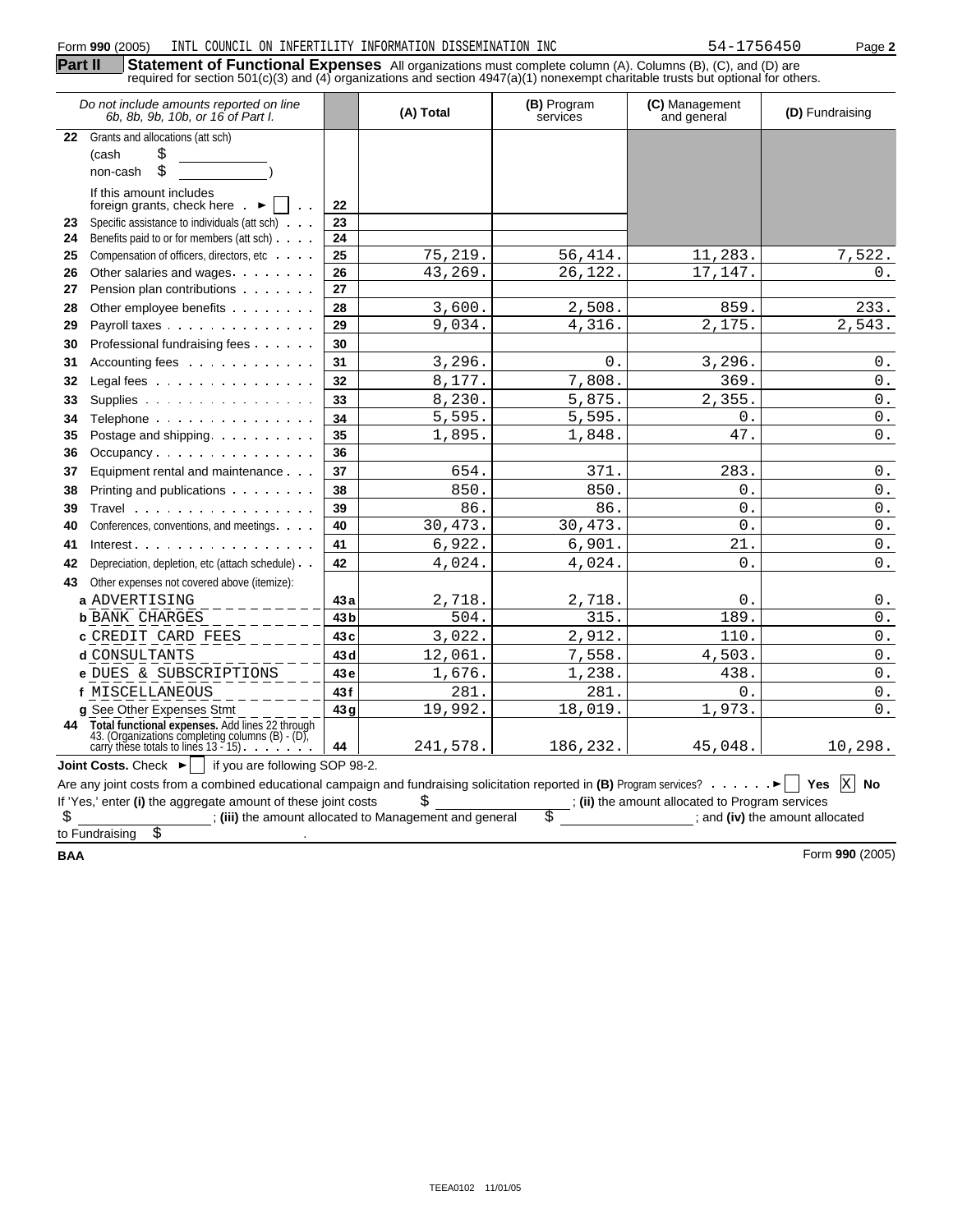#### **Part III Statement of Program Service Accomplishments**

Form 990 is available for public inspection and, for some people, serves as the primary or sole source of information about a particular organization. How the public perceives an organization in such cases may be determined by the information presented on its return. Therefore, please make sure the return is complete and accurate and fully describes, in Part III, the organization's programs and accomplishments.

|            | What is the organization's primary exempt purpose? $\blacktriangleright$ | SEE ATTACHED STATEMENT                                                                                                                                                                                                                                                                                                                                 | <b>Program Service Expenses</b>                                                  |
|------------|--------------------------------------------------------------------------|--------------------------------------------------------------------------------------------------------------------------------------------------------------------------------------------------------------------------------------------------------------------------------------------------------------------------------------------------------|----------------------------------------------------------------------------------|
|            |                                                                          | All organizations must describe their exempt purpose achievements in a clear and concise manner. State the number of<br>clients served, publications issued, etc. Discuss achievements that are not measurable. (Section 501(c)(3) and (4) organizations and 4947(a)(1) nonexempt charitable trusts must also enter the amount of grants and allocatio | (Required for 501(c)(3) and<br>$(4)$ organizations and<br>4947(a)(1) trusts; but |
|            |                                                                          |                                                                                                                                                                                                                                                                                                                                                        | optional for others.)                                                            |
|            | a GENERAL PROGRAMS (SEE ATTACHED NOTE)                                   |                                                                                                                                                                                                                                                                                                                                                        |                                                                                  |
|            |                                                                          |                                                                                                                                                                                                                                                                                                                                                        |                                                                                  |
|            |                                                                          |                                                                                                                                                                                                                                                                                                                                                        |                                                                                  |
|            |                                                                          |                                                                                                                                                                                                                                                                                                                                                        |                                                                                  |
|            | (Grants and allocations                                                  | 0. ) If this amount includes foreign grants, check here.                                                                                                                                                                                                                                                                                               | 132,614.                                                                         |
|            | <b>b</b> FROM INCIID THE HEART                                           | (SEE ATTACHED NOTE)                                                                                                                                                                                                                                                                                                                                    |                                                                                  |
|            |                                                                          |                                                                                                                                                                                                                                                                                                                                                        |                                                                                  |
|            |                                                                          |                                                                                                                                                                                                                                                                                                                                                        |                                                                                  |
|            |                                                                          |                                                                                                                                                                                                                                                                                                                                                        |                                                                                  |
|            |                                                                          |                                                                                                                                                                                                                                                                                                                                                        |                                                                                  |
|            | (Grants and allocations                                                  | 0. ) If this amount includes foreign grants, check here.                                                                                                                                                                                                                                                                                               | 50,798.                                                                          |
|            |                                                                          | c ART DIRECTORY: INCIID RESOURCE DIRECTORY & HANDBOOK IS A                                                                                                                                                                                                                                                                                             |                                                                                  |
|            |                                                                          | COMPREHENSIVE SELECTION OF FACT SHEETS, ARTICLES & INFORMATION ABOUT                                                                                                                                                                                                                                                                                   |                                                                                  |
|            |                                                                          | INFERTILITY, PREGNANCY LOSS & ADOPTION. ARTICLES ARE WRITTEN BY EXPERTS IN                                                                                                                                                                                                                                                                             |                                                                                  |
|            |                                                                          | THEIR RESPECTIVE FIELDS & THE DIRECTORY IS MAILED OUT TO 10,000                                                                                                                                                                                                                                                                                        |                                                                                  |
|            | CONSUMERS. PUBLISHED OCTOBER 2005.                                       |                                                                                                                                                                                                                                                                                                                                                        |                                                                                  |
|            | (Grants and allocations<br>S                                             | 0. ) If this amount includes foreign grants, check here.                                                                                                                                                                                                                                                                                               | 2,820.                                                                           |
| d          |                                                                          |                                                                                                                                                                                                                                                                                                                                                        |                                                                                  |
|            |                                                                          |                                                                                                                                                                                                                                                                                                                                                        |                                                                                  |
|            |                                                                          |                                                                                                                                                                                                                                                                                                                                                        |                                                                                  |
|            |                                                                          |                                                                                                                                                                                                                                                                                                                                                        |                                                                                  |
|            |                                                                          |                                                                                                                                                                                                                                                                                                                                                        |                                                                                  |
|            | (Grants and allocations<br>S                                             | If this amount includes foreign grants, check here.                                                                                                                                                                                                                                                                                                    |                                                                                  |
|            | e Other program services.                                                |                                                                                                                                                                                                                                                                                                                                                        |                                                                                  |
|            | (Grants and allocations                                                  | If this amount includes foreign grants, check here.                                                                                                                                                                                                                                                                                                    |                                                                                  |
|            |                                                                          | f Total of Program Service Expenses (should equal line 44, column $(B)$ , Program services) $\ldots \ldots \ldots$                                                                                                                                                                                                                                     | 186,232.                                                                         |
| <b>BAA</b> |                                                                          |                                                                                                                                                                                                                                                                                                                                                        | Form 990 (2005)                                                                  |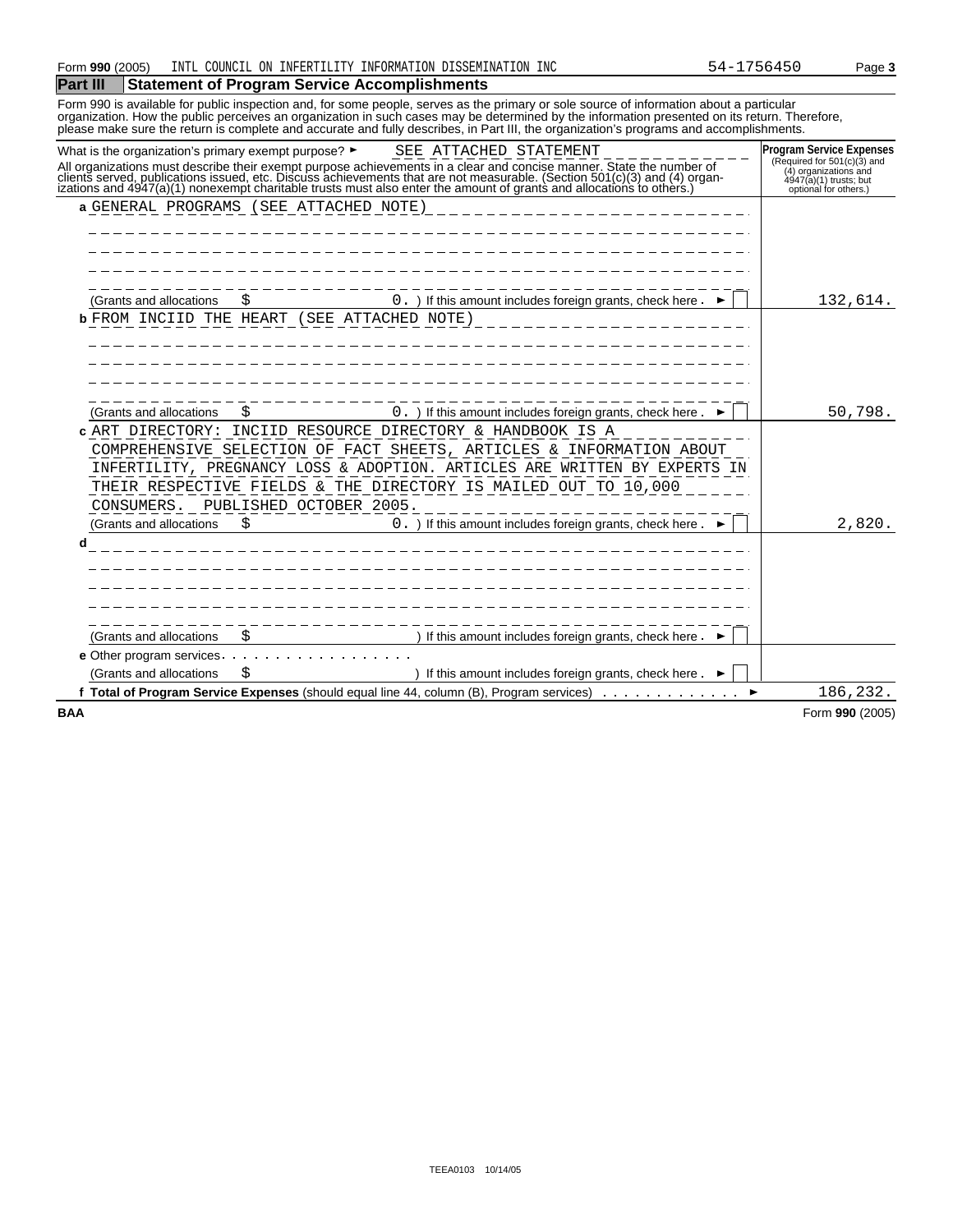| <b>Part IV</b>        |    | <b>Balance Sheets</b> (See Instructions)                                                                                                                                                                                       |                          |      |                    |
|-----------------------|----|--------------------------------------------------------------------------------------------------------------------------------------------------------------------------------------------------------------------------------|--------------------------|------|--------------------|
| Note:                 |    | Where required, attached schedules and amounts within the description<br>column should be for end-of-year amounts only.                                                                                                        | (A)<br>Beginning of year |      | (B)<br>End of year |
|                       | 45 |                                                                                                                                                                                                                                | 7,241                    | 45   | 8,323.             |
|                       | 46 |                                                                                                                                                                                                                                |                          | 46   |                    |
|                       |    | 47 a                                                                                                                                                                                                                           |                          |      |                    |
|                       |    | <b>b</b> Less: allowance for doubtful accounts<br>47 b                                                                                                                                                                         |                          | 47 c |                    |
|                       |    | 48 a Pledges receivable $\cdots$ $\cdots$ $\cdots$ $\cdots$ $\cdots$ $\cdots$<br>48 a                                                                                                                                          |                          |      |                    |
|                       |    | <b>b</b> Less: allowance for doubtful accounts $\cdots$<br>48 b                                                                                                                                                                |                          | 48 c |                    |
|                       | 49 | Grants receivable entering the content of the content of the content of the content of the content of the content of the content of the content of the content of the content of the content of the content of the content of  |                          | 49   |                    |
| <b>ASSETS</b>         | 50 | Receivables from officers, directors, trustees, and key                                                                                                                                                                        |                          | 50   |                    |
|                       |    | <b>51 a</b> Other notes & loans receivable (attach sch) $\cdots$ $\cdots$ $\cdots$ <b>51 a</b>                                                                                                                                 |                          |      |                    |
|                       |    | <b>b</b> Less: allowance for doubtful accounts $\cdots$<br>51 bl                                                                                                                                                               |                          | 51c  |                    |
|                       | 52 | Inventories for sale or use $\cdots$ , $\cdots$ , $\cdots$ , $\cdots$ , $\cdots$ , $\cdots$ , $\cdots$ , $\cdots$ , $\cdots$ , $\cdots$                                                                                        |                          | 52   |                    |
|                       | 53 |                                                                                                                                                                                                                                |                          | 53   |                    |
|                       | 54 | Investments - securities (attach schedule) $\cdots$ $\cdots$ $\cdots$ $\blacktriangleright$   Cost     FMV                                                                                                                     |                          | 54   |                    |
|                       |    | 55 a Investments - land, buildings, & equipment: basis<br>55a                                                                                                                                                                  |                          |      |                    |
|                       |    | <b>b</b> Less: accumulated depreciation<br>55 <sub>b</sub>                                                                                                                                                                     |                          | 55 c |                    |
|                       |    |                                                                                                                                                                                                                                |                          | 56   |                    |
|                       |    | 57 a Land, buildings, and equipment: basis $\cdots$<br>57 a<br>20,400.                                                                                                                                                         |                          |      |                    |
|                       |    | <b>b</b> Less: accumulated depreciation<br>(attach schedule) $\ldots$ $L-57$ . Stmt $\ldots$   57b<br>13,720.                                                                                                                  | 6,978.                   | 57 c | 6,680.             |
|                       | 58 | Other assets (describe ► See Line 58 Stmt<br>$\lambda$                                                                                                                                                                         | 225.                     | 58   | 0.                 |
|                       | 59 | <b>Total assets</b> (must equal line 74). Add lines 45 through 58                                                                                                                                                              | 14,444.                  | 59   | 15,003.            |
|                       | 60 |                                                                                                                                                                                                                                | 74,595.                  | 60   | 66,967.            |
|                       | 61 |                                                                                                                                                                                                                                |                          | 61   |                    |
| A<br>B                | 62 | Deferred revenue et al., respectively in the contract of the contract of the contract of the contract of the contract of the contract of the contract of the contract of the contract of the contract of the contract of the c |                          | 62   |                    |
| т                     | 63 | Loans from officers, directors, trustees, and key employees (attach schedule)                                                                                                                                                  |                          | 63   |                    |
| ┞<br>т                |    |                                                                                                                                                                                                                                |                          | 64 a |                    |
| ı                     |    |                                                                                                                                                                                                                                | 1,698.                   | 64 b | 2,132.             |
| $_{\rm s}^{\rm E}$    |    | 65 Other liabilities (describe ► See Line 65 Stmt).                                                                                                                                                                            | 2,746.                   | 65   | 2,807.             |
|                       | 66 |                                                                                                                                                                                                                                | 79,039.                  | 66   | 71,906.            |
|                       |    | Organizations that follow SFAS 117, check here ►<br>and complete lines 67                                                                                                                                                      |                          |      |                    |
| 투                     |    | through 69 and lines 73 and 74.                                                                                                                                                                                                |                          |      |                    |
|                       | 67 |                                                                                                                                                                                                                                |                          | 67   |                    |
| A<br>S<br>T<br>T<br>S | 68 |                                                                                                                                                                                                                                |                          | 68   |                    |
|                       | 69 |                                                                                                                                                                                                                                |                          | 69   |                    |
| $_{\rm R}^{\rm O}$    |    | $X$ and complete lines<br>Organizations that do not follow SFAS 117, check here ▶                                                                                                                                              |                          |      |                    |
|                       |    | 70 through 74.                                                                                                                                                                                                                 |                          |      |                    |
| <b>F</b><br>DZC       | 70 |                                                                                                                                                                                                                                |                          | 70   |                    |
|                       | 71 | Paid-in or capital surplus, or land, building, and equipment fund                                                                                                                                                              |                          | 71   |                    |
|                       | 72 | Retained earnings, endowment, accumulated income, or other funds                                                                                                                                                               | $-64,595$ .              | 72   | $-56,903.$         |
| <b>BALANCES</b>       | 73 | Total net assets or fund balances (add lines 67 through 69 or lines 70 through<br>72; column (A) must equal line 19; column (B) must equal line $21$ .                                                                         | $-64,595.$               | 73   | $-56,903.$         |
|                       | 74 | Total liabilities and net assets/fund balances. Add lines 66 and 73                                                                                                                                                            | 14,444.                  | 74   | 15,003.            |
| <b>BAA</b>            |    |                                                                                                                                                                                                                                |                          |      | Form 990 (2005)    |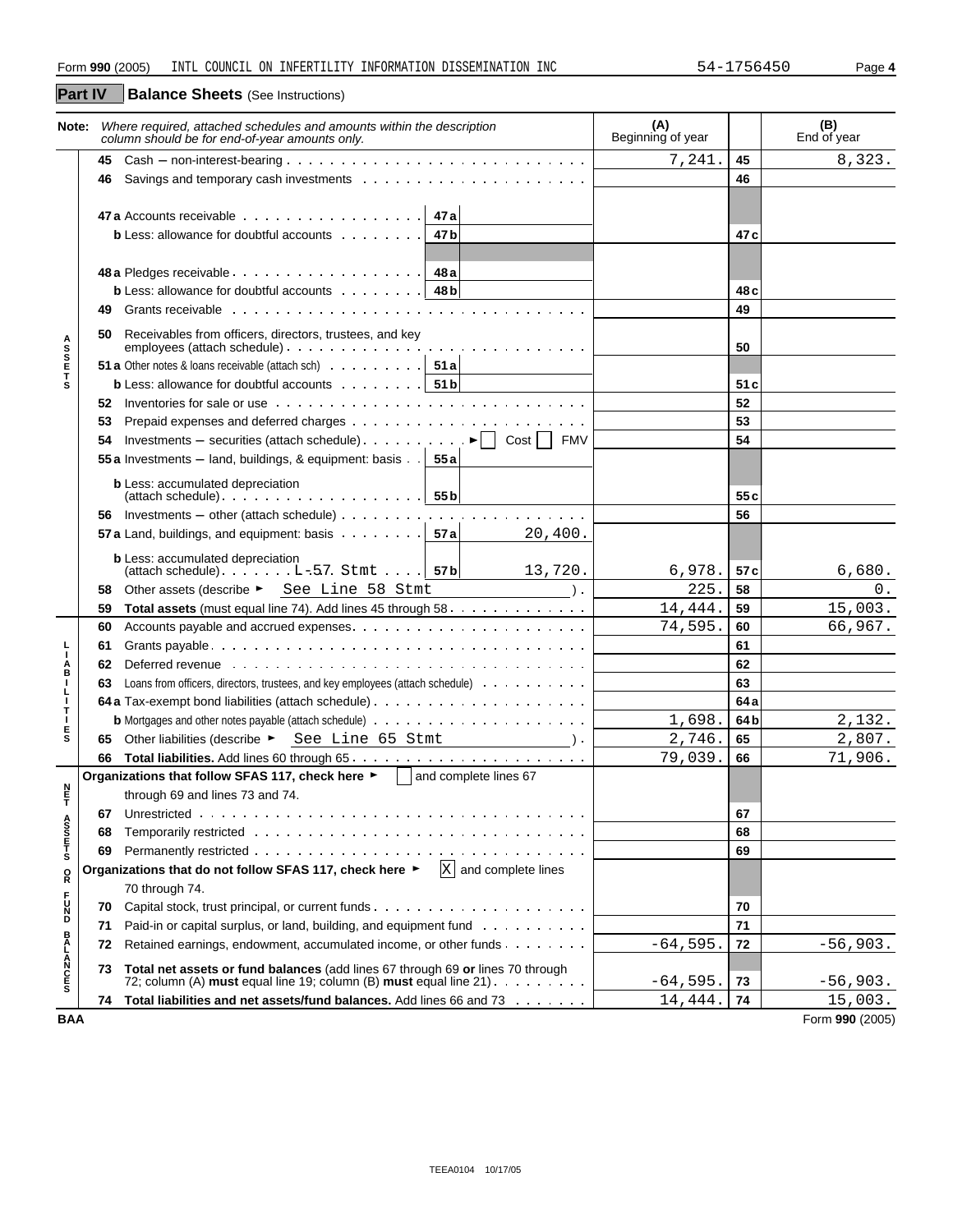| Form 990 (2005) | COUNCIL<br>IL ON<br>INTL | INFERTILITY | INFORMATION DISSEMINATION | INC | $\cdot$ , $\sim$<br>$\Delta -$<br>450 | Page 5 |
|-----------------|--------------------------|-------------|---------------------------|-----|---------------------------------------|--------|
|-----------------|--------------------------|-------------|---------------------------|-----|---------------------------------------|--------|

| 4 - | -1756450 |  |  |  |  |
|-----|----------|--|--|--|--|
|     |          |  |  |  |  |

| Part IV-A Reconciliation of Revenue per Audited Financial Statements with Revenue per Return (See<br>instructions.)                                                                                                                                 |                                                                       |                              |                                        |                                 |
|-----------------------------------------------------------------------------------------------------------------------------------------------------------------------------------------------------------------------------------------------------|-----------------------------------------------------------------------|------------------------------|----------------------------------------|---------------------------------|
|                                                                                                                                                                                                                                                     |                                                                       |                              |                                        | N/A                             |
| a                                                                                                                                                                                                                                                   |                                                                       |                              |                                        |                                 |
| Amounts included on line a but not on Part I, line 12:<br>b                                                                                                                                                                                         |                                                                       |                              |                                        |                                 |
|                                                                                                                                                                                                                                                     |                                                                       | b1                           |                                        |                                 |
|                                                                                                                                                                                                                                                     |                                                                       | b2                           |                                        |                                 |
|                                                                                                                                                                                                                                                     |                                                                       | b3                           |                                        |                                 |
| 4 Other (specify):                                                                                                                                                                                                                                  |                                                                       |                              |                                        |                                 |
|                                                                                                                                                                                                                                                     | ________________________________                                      | b4                           |                                        |                                 |
| Add lines b1 through b4 (a) and a contract of the contract of the contract of the contract of the contract of the contract of the contract of the contract of the contract of the contract of the contract of the contract of                       |                                                                       |                              | $\mathbf b$                            |                                 |
| Subtract line b from line a with the context of the context of the context of the context of the context of the context of the context of the context of the context of the context of the context of the context of the conte<br>c                 |                                                                       |                              | c                                      |                                 |
| Amounts included on Part I, line 12, but not on line a:<br>d                                                                                                                                                                                        |                                                                       |                              |                                        |                                 |
|                                                                                                                                                                                                                                                     |                                                                       | dd1                          |                                        |                                 |
| 2 Other (specify):                                                                                                                                                                                                                                  | ---------------------------------                                     |                              |                                        |                                 |
|                                                                                                                                                                                                                                                     |                                                                       | d2                           |                                        |                                 |
|                                                                                                                                                                                                                                                     |                                                                       |                              | d                                      |                                 |
| е                                                                                                                                                                                                                                                   |                                                                       |                              | $\mathbf{e}$                           |                                 |
| Part IV-B   Reconciliation of Expenses per Audited Financial Statements with Expenses per Return                                                                                                                                                    |                                                                       |                              |                                        |                                 |
|                                                                                                                                                                                                                                                     |                                                                       |                              |                                        | N/A                             |
| a                                                                                                                                                                                                                                                   |                                                                       |                              | a                                      |                                 |
| Amounts included on line a but not on Part I, line 17:<br>b                                                                                                                                                                                         |                                                                       |                              |                                        |                                 |
|                                                                                                                                                                                                                                                     |                                                                       | b1                           |                                        |                                 |
|                                                                                                                                                                                                                                                     |                                                                       | b2                           |                                        |                                 |
|                                                                                                                                                                                                                                                     |                                                                       | b3                           |                                        |                                 |
| 4 Other (specify):                                                                                                                                                                                                                                  | ____________________________________                                  |                              |                                        |                                 |
|                                                                                                                                                                                                                                                     |                                                                       | b4                           |                                        |                                 |
| Add lines b1 through b4 (a) and a contract of the contract of the contract of the contract of the contract of the contract of the contract of the contract of the contract of the contract of the contract of the contract of                       |                                                                       |                              | $\mathbf b$                            |                                 |
| Subtract line b from line a with the context of the context of the context of the context of the context of the context of the context of the context of the context of the context of the context of the context of the conte<br>c                 |                                                                       |                              | c                                      |                                 |
| Amounts included on Part I, line 17, but not on line a:<br>d                                                                                                                                                                                        |                                                                       |                              |                                        |                                 |
|                                                                                                                                                                                                                                                     |                                                                       |                              |                                        |                                 |
| 2 Other (specify):                                                                                                                                                                                                                                  |                                                                       |                              |                                        |                                 |
|                                                                                                                                                                                                                                                     |                                                                       | d2                           |                                        |                                 |
|                                                                                                                                                                                                                                                     |                                                                       |                              | d                                      |                                 |
| е                                                                                                                                                                                                                                                   |                                                                       |                              | $\mathbf{e}$                           |                                 |
| <b>Part V-A</b><br><b>Current Officers, Directors, Trustees, and Key Employees</b> (List each person who was an officer, director, trustee, or key employee at any time during the year even if they were not compensated.) (See the instructions.) |                                                                       |                              |                                        |                                 |
|                                                                                                                                                                                                                                                     | (B) Title and average hours   (C) Compensation   (D) Contributions to |                              |                                        | (E) Expense                     |
| (A) Name and address                                                                                                                                                                                                                                | per week devoted<br>to position                                       | (if not paid,<br>$enter -0-$ | employee benefit<br>plans and deferred | account and other<br>allowances |
|                                                                                                                                                                                                                                                     |                                                                       |                              | compensation plans                     |                                 |
| GEOFF SHER                                                                                                                                                                                                                                          |                                                                       |                              |                                        |                                 |
| 3121 S MD PKWY, STE 206                                                                                                                                                                                                                             |                                                                       |                              |                                        |                                 |
| LAS VEGAS, NV 89109                                                                                                                                                                                                                                 | TREASURER<br>1                                                        | 0.                           | 0.                                     | 0.                              |
| NANCY HEMENWAY                                                                                                                                                                                                                                      |                                                                       |                              |                                        |                                 |
| PO BOX 6836                                                                                                                                                                                                                                         |                                                                       |                              |                                        |                                 |
| ARLINGTON, VA 22206                                                                                                                                                                                                                                 | 40<br>PRES/EXEC DIR                                                   | 75,219.                      | Ο.                                     | 0.                              |
| YAKOV M EPSTEIN, PHD                                                                                                                                                                                                                                |                                                                       |                              |                                        |                                 |
| 325 LINCOLN AVE                                                                                                                                                                                                                                     |                                                                       |                              |                                        |                                 |
| HIGHLAND PARK, NJ 08904                                                                                                                                                                                                                             | SECTRETARY<br>1                                                       | 0.                           | Ο.                                     | 0.                              |
| GARY S BURGER, MD                                                                                                                                                                                                                                   |                                                                       |                              |                                        |                                 |
| 109 CONNER DRIVE, STE 2200                                                                                                                                                                                                                          |                                                                       |                              |                                        |                                 |
| CHAPEL HILL, NC 27514                                                                                                                                                                                                                               | VP<br>1                                                               | 0.                           | 0.                                     | 0.                              |
|                                                                                                                                                                                                                                                     |                                                                       |                              |                                        |                                 |
|                                                                                                                                                                                                                                                     |                                                                       |                              |                                        |                                 |
|                                                                                                                                                                                                                                                     |                                                                       |                              |                                        |                                 |
|                                                                                                                                                                                                                                                     |                                                                       |                              |                                        |                                 |
|                                                                                                                                                                                                                                                     |                                                                       |                              |                                        |                                 |
|                                                                                                                                                                                                                                                     |                                                                       |                              |                                        |                                 |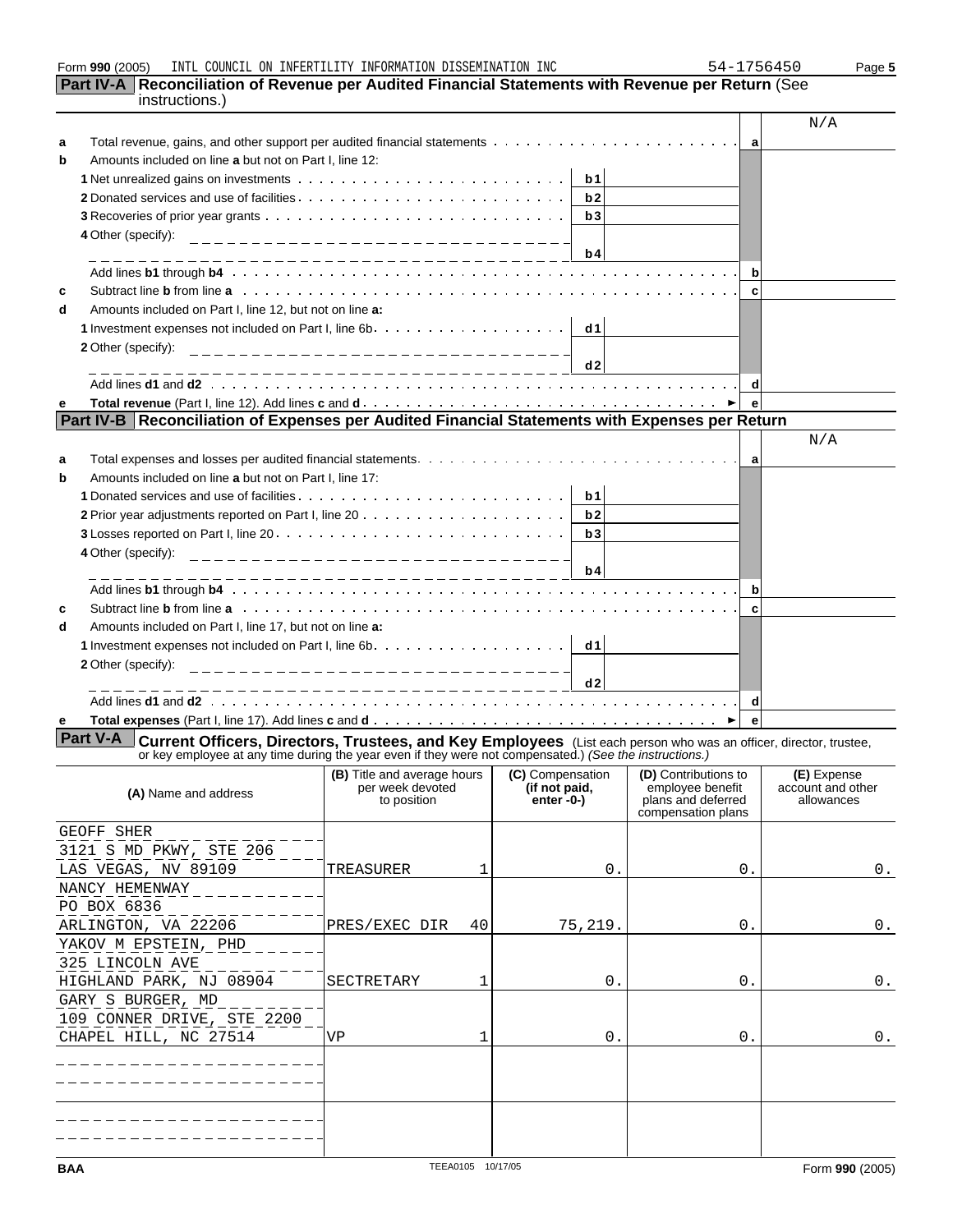| Form 990 (2005) INTL COUNCIL ON INFERTILITY INFORMATION DISSEMINATION INC                                                                                                                                                                                                                                                                                                                           |                |                  | 54-1756450                                                   |                   |                 | Page 6 |  |  |  |  |
|-----------------------------------------------------------------------------------------------------------------------------------------------------------------------------------------------------------------------------------------------------------------------------------------------------------------------------------------------------------------------------------------------------|----------------|------------------|--------------------------------------------------------------|-------------------|-----------------|--------|--|--|--|--|
| Part V-A Current Officers, Directors, Trustees, and Key Employees (continued)                                                                                                                                                                                                                                                                                                                       |                |                  |                                                              |                   | Yes             | No     |  |  |  |  |
| 75 a Enter the total number of officers, directors, and trustees permitted to vote on organization business as board meetings $\cdot$ $\blacktriangleright$ 4                                                                                                                                                                                                                                       |                |                  |                                                              |                   |                 |        |  |  |  |  |
| <b>b</b> Are any officers, directors, trustees, or key employees listed in Form 990, Part V-A, or highest compensated employees<br>listed in Schedule A, Part I, or highest compensated professional and other independent contractors listed in Schedule<br>A, Part II-A or II-B, related to each other through family or business relationships? If 'Yes,' attach a statement that                |                |                  |                                                              | 75 b              |                 | Χ      |  |  |  |  |
| c Do any officers, directors, trustees, or key employees listed in form 990, Part V-A, or highest compensated employees<br>listed in Schedule A, Part I, or highest compensated professional and other independent contractors listed in Schedule<br>A, Part II-A or II-B, receive compensation from any other organizations, whether tax exempt or taxable, that are related                       | 75 c           |                  | Χ                                                            |                   |                 |        |  |  |  |  |
| <b>Note.</b> Related organizations include section 509(a)(3) supporting organizations.                                                                                                                                                                                                                                                                                                              |                |                  |                                                              |                   |                 |        |  |  |  |  |
| If 'Yes,' attach a statement that identifies the individuals, explains the relationship between this organization and the<br>other organization(s), and describes the compensation arrangements, including amounts paid to each individual by each<br>related organization                                                                                                                          |                |                  |                                                              |                   |                 |        |  |  |  |  |
|                                                                                                                                                                                                                                                                                                                                                                                                     |                |                  |                                                              | 75 $d \times$     |                 |        |  |  |  |  |
| Part V-B Former Officers, Directors, Trustees, and Key Employees That Received Compensation or Other<br><b>Benefits</b> (If any former officer, director, trustee, or key employee received compensation or other benefits (described below)<br>during the year, list that person below and enter the amount of compensation or other benefits in the appropriate column. See<br>the instructions.) | (B) Loans and  | (C) Compensation | (D) Contributions to                                         | (E) Expense       |                 |        |  |  |  |  |
| (A) Name and address                                                                                                                                                                                                                                                                                                                                                                                | Advances       |                  | employee benefit<br>plans and deferred<br>compensation plans | account and other | allowances      |        |  |  |  |  |
| _ _ _ _ _ _ _ _ _ _ _ _ _ _ _ _ _ _                                                                                                                                                                                                                                                                                                                                                                 |                |                  |                                                              |                   |                 |        |  |  |  |  |
| -------------------                                                                                                                                                                                                                                                                                                                                                                                 |                |                  |                                                              |                   |                 |        |  |  |  |  |
|                                                                                                                                                                                                                                                                                                                                                                                                     |                |                  |                                                              |                   |                 |        |  |  |  |  |
| -------------------                                                                                                                                                                                                                                                                                                                                                                                 |                |                  |                                                              |                   |                 |        |  |  |  |  |
| -------------------                                                                                                                                                                                                                                                                                                                                                                                 |                |                  |                                                              |                   |                 |        |  |  |  |  |
|                                                                                                                                                                                                                                                                                                                                                                                                     |                |                  |                                                              |                   |                 |        |  |  |  |  |
|                                                                                                                                                                                                                                                                                                                                                                                                     |                |                  |                                                              |                   |                 |        |  |  |  |  |
| Part VI<br>Other Information (See the instructions.)                                                                                                                                                                                                                                                                                                                                                |                |                  |                                                              |                   | Yes             | No     |  |  |  |  |
|                                                                                                                                                                                                                                                                                                                                                                                                     |                |                  |                                                              |                   |                 |        |  |  |  |  |
| 76 Did the organization engage in any activity not previously reported to the IRS? If 'Yes,'<br>attach a detailed description of each activity entering the content of the content of the content of the content of the content of the content of the content of the content of the content of the content of the content of t                                                                      |                |                  |                                                              | 76                |                 | Χ      |  |  |  |  |
| Were any changes made in the organizing or governing documents but not reported to the IRS?<br>77<br>If 'Yes,' attach a conformed copy of the changes.                                                                                                                                                                                                                                              |                |                  |                                                              | -77               |                 | Χ      |  |  |  |  |
| 78 a Did the organization have unrelated business gross income of \$1,000 or more during the year covered by this return?                                                                                                                                                                                                                                                                           |                |                  |                                                              | 78 a<br>78 b      |                 | Χ      |  |  |  |  |
| Was there a liquidation, dissolution, termination, or substantial contraction during the<br>79.                                                                                                                                                                                                                                                                                                     |                |                  |                                                              | 79                |                 | Χ      |  |  |  |  |
| 80 a Is the organization related (other than by association with a statewide or nationwide organization) through common<br>membership, governing bodies, trustees, officers, etc, to any other exempt or nonexempt organization?                                                                                                                                                                    |                |                  |                                                              | 80 a              |                 | Χ      |  |  |  |  |
| <b>b</b> If 'Yes,' enter the name of the organization $\blacktriangleright$<br>$\frac{1}{2}$ and check whether it is $\Box$ exempt or                                                                                                                                                                                                                                                               | ______________ |                  | nonexempt.                                                   |                   |                 |        |  |  |  |  |
| 81 a Enter direct and indirect political expenditures. (See line 81 instructions.)   81 a                                                                                                                                                                                                                                                                                                           |                |                  |                                                              | 81 bl             |                 | Χ      |  |  |  |  |
| <b>BAA</b>                                                                                                                                                                                                                                                                                                                                                                                          |                |                  |                                                              |                   | Form 990 (2005) |        |  |  |  |  |
|                                                                                                                                                                                                                                                                                                                                                                                                     |                |                  |                                                              |                   |                 |        |  |  |  |  |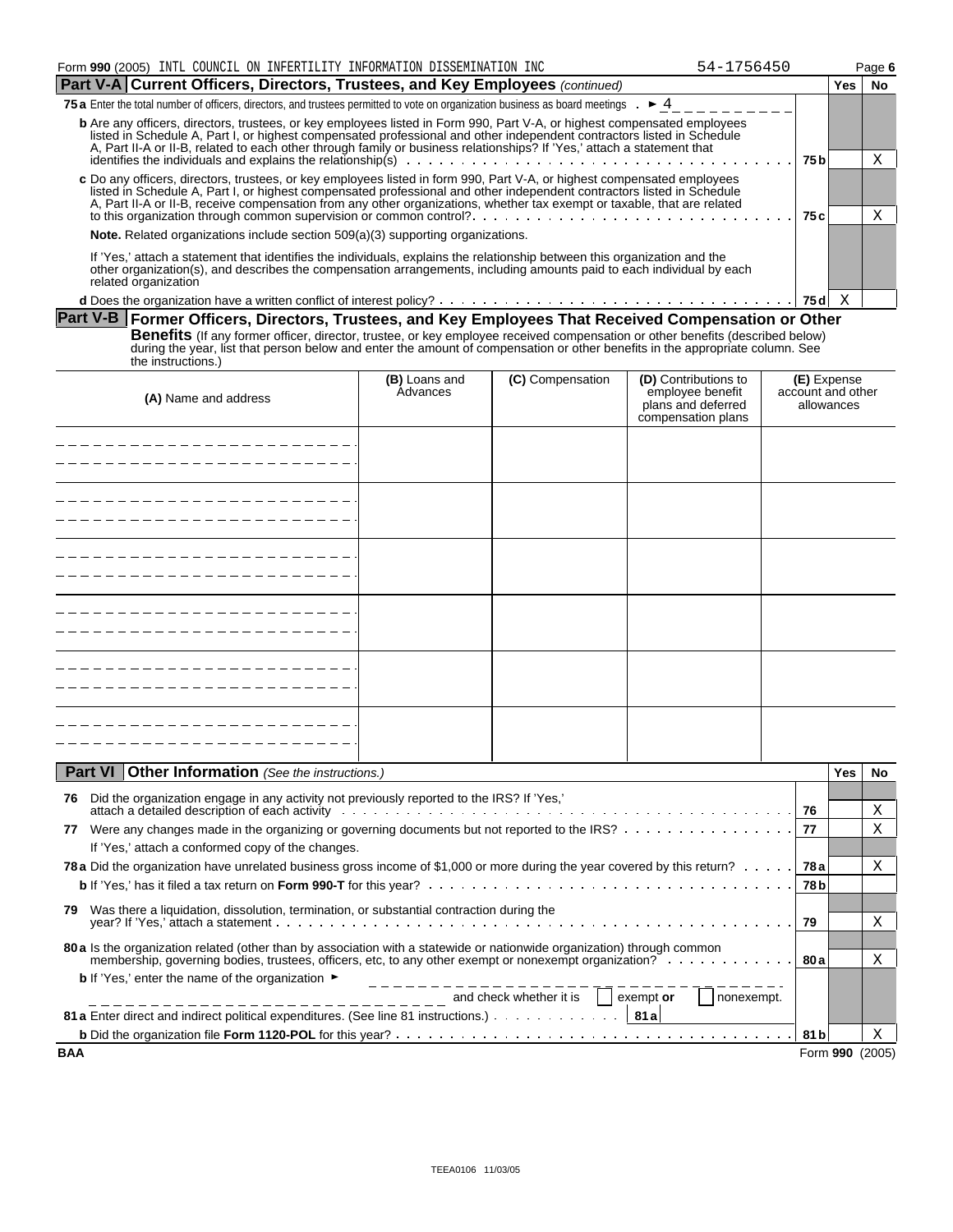| 990<br>Form | 1200F<br>וחדר־<br>$\pm 1$ N $\pm 1$<br><b>LAUUJ</b> | COUNCIL<br>ON | ים שחידי<br>TDE EKT | ____<br>TNFORMA.<br>הרר<br>$\pm$ UN | DISSEMINATION | INC | $\overline{\phantom{a}}$<br>$\sqrt{2}$ | Page |
|-------------|-----------------------------------------------------|---------------|---------------------|-------------------------------------|---------------|-----|----------------------------------------|------|
|             |                                                     |               |                     |                                     |               |     |                                        |      |

|     | <b>Part VI   Other Information (continued)</b>                                                                                                                                                                                     |                 | Yes | No              |
|-----|------------------------------------------------------------------------------------------------------------------------------------------------------------------------------------------------------------------------------------|-----------------|-----|-----------------|
|     | 82 a Did the organization receive donated services or the use of materials, equipment, or facilities at no charge or at                                                                                                            | 82 a            |     | Χ               |
|     | <b>b</b> If 'Yes,' you may indicate the value of these items here. Do not include this amount as<br>82 <sub>b</sub><br>revenue in Part I or as an expense in Part II. (See instructions in Part III.)                              |                 |     |                 |
|     | 83 a Did the organization comply with the public inspection requirements for returns and exemption applications?                                                                                                                   | 83 a            | Χ   |                 |
|     | <b>b</b> Did the organization comply with the disclosure requirements relating to quid pro quo contributions?                                                                                                                      | 83 <sub>b</sub> | X   |                 |
|     |                                                                                                                                                                                                                                    | 84 a            |     | Χ               |
|     | b If 'Yes,' did the organization include with every solicitation an express statement that such contributions or gifts were                                                                                                        | 84b             |     |                 |
| 85. | 501(c)(4), (5), or (6) organizations. a Were substantially all dues nondeductible by members?                                                                                                                                      | 85a             |     |                 |
|     |                                                                                                                                                                                                                                    | 85 <sub>b</sub> |     |                 |
|     | If 'Yes' was answered to either 85a or 85b, do not complete 85c through 85h below unless the organization received a<br>waiver for proxy tax owed for the prior year.                                                              |                 |     |                 |
|     | 85c                                                                                                                                                                                                                                |                 |     |                 |
|     | 85 d                                                                                                                                                                                                                               |                 |     |                 |
|     | <b>e</b> Aggregate nondeductible amount of section $6033(e)(1)(A)$ dues notices. 85e                                                                                                                                               |                 |     |                 |
|     | f Taxable amount of lobbying and political expenditures (line 85d less 85e). 85f                                                                                                                                                   |                 |     |                 |
|     |                                                                                                                                                                                                                                    | 85 g            |     |                 |
|     |                                                                                                                                                                                                                                    |                 |     |                 |
|     | h If section 6033(e)(1)(A) dues notices were sent, does the organization agree to add the amount on line 85f to its reasonable estimate of                                                                                         | 85 h            |     |                 |
|     | 86 501(c)(7) organizations. Enter: a Initiation fees and capital contributions included on                                                                                                                                         |                 |     |                 |
|     | 86 a                                                                                                                                                                                                                               |                 |     |                 |
|     | <b>b</b> Gross receipts, included on line 12, for public use of club facilities<br>86 b                                                                                                                                            |                 |     |                 |
| 87  | $501(c)(12)$ organizations. Enter: a Gross income from members or shareholders.<br>87a                                                                                                                                             |                 |     |                 |
|     | <b>b</b> Gross income from other sources. (Do not net amounts due or paid to other sources<br>87b                                                                                                                                  |                 |     |                 |
|     | 88 At any time during the year, did the organization own a 50% or greater interest in a taxable corporation or partnership, or an entity disregarded as separate from the organization under Regulations sections 301.7701-2 a     | 88              |     | Χ               |
|     | 89 a 501(c)(3) organizations. Enter: Amount of tax imposed on the organization during the year under:                                                                                                                              |                 |     |                 |
|     | 0.<br>section 4911 ►                                                                                                                                                                                                               |                 |     |                 |
|     |                                                                                                                                                                                                                                    |                 |     |                 |
|     | b 501(c)(3) and 501(c)(4) organizations. Did the organization engage in any section 4958 excess benefit transaction<br>during the year or did it become aware of an excess benefit transaction from a prior year? If 'Yes,' attac  | 89 <sub>b</sub> |     | X               |
|     | c Enter: Amount of tax imposed on the organization managers or disqualified persons during the                                                                                                                                     |                 |     | 0.              |
|     |                                                                                                                                                                                                                                    |                 |     |                 |
|     | 90 a List the states with which a copy of this return is filed $\blacktriangleright$ VIRGINIA                                                                                                                                      |                 |     |                 |
|     |                                                                                                                                                                                                                                    |                 |     | 2               |
|     | NANCY_HEMENWAY______________ Telephone number $\blacktriangleright$ (703) 379-9178<br>91 a The books are in care of ►                                                                                                              |                 |     |                 |
|     | $------------------ 2IP + 4$ > 22206-1049<br>Located at ► PO BOX 6836, ARLINGTON VA                                                                                                                                                |                 |     |                 |
|     | <b>b</b> At any time during the calendar year, did the organization have an interest in or a signature or other authority over a financial account in a foreign country (such as a bank account, securities account, or other fina |                 | Yes | No<br>Χ         |
|     | If 'Yes,' enter the name of the foreign country. $\triangleright$                                                                                                                                                                  |                 |     |                 |
|     | See the instructions for exceptions and filing requirements for Form TD F 90-22.1, Report of Foreign Bank and<br><b>Financial Statements</b>                                                                                       |                 |     |                 |
|     | c At any time during the calendar year, did the organization maintain an office outside of the United States? 91 c                                                                                                                 |                 |     | Χ               |
|     |                                                                                                                                                                                                                                    |                 |     |                 |
|     |                                                                                                                                                                                                                                    |                 |     |                 |
|     | and enter the amount of tax-exempt interest received or accrued during the tax year $\dots \dots \dots \dots$                                                                                                                      |                 |     |                 |
| BAA |                                                                                                                                                                                                                                    |                 |     | Form 990 (2005) |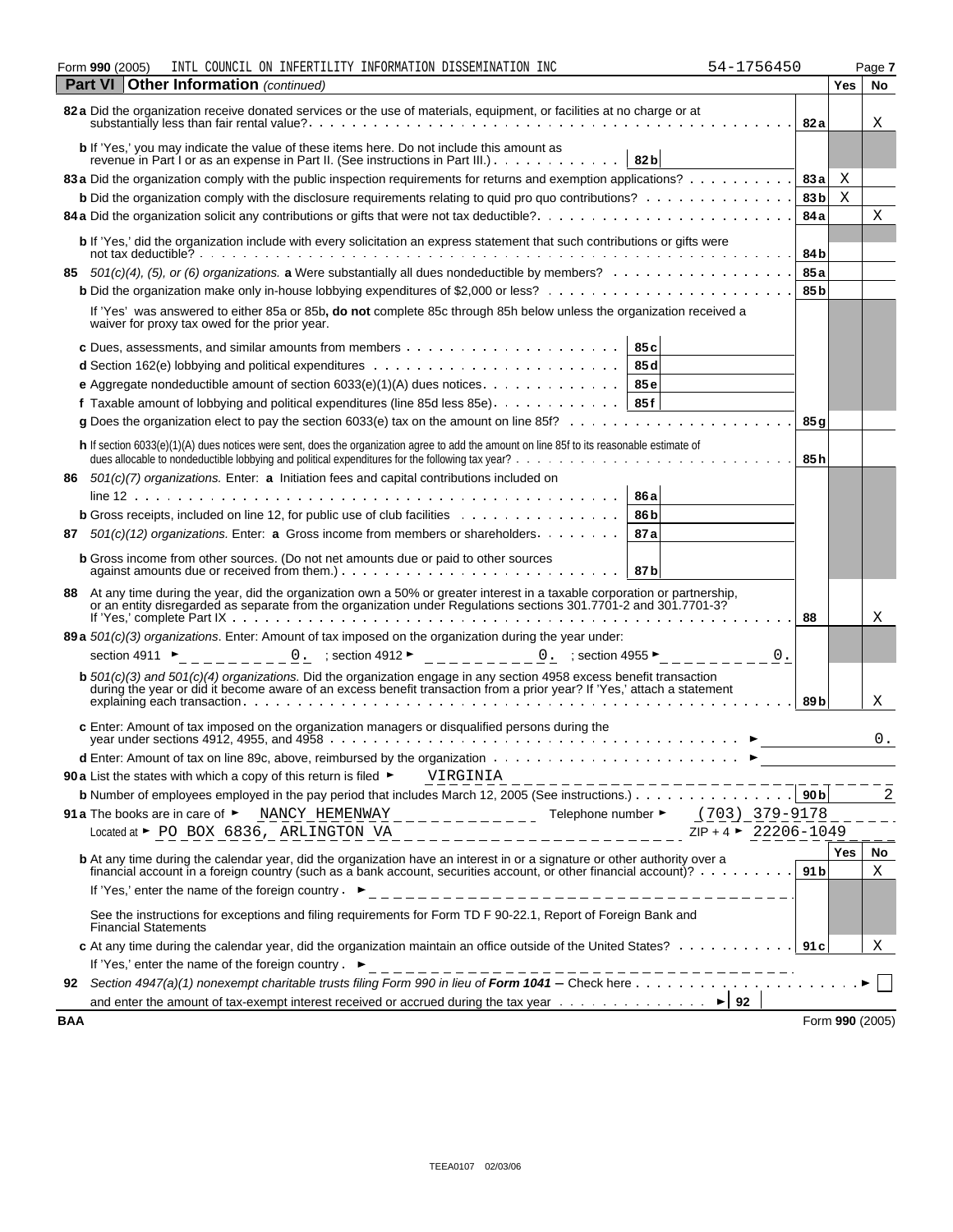| INFORMATION DISSEMINATION<br>INC<br>990(2005)<br>COUNCIL<br>INFERTILITY<br>INTL<br>ON<br>Form<br>56/16<br>54 – | Paqe 8 |
|----------------------------------------------------------------------------------------------------------------|--------|
|----------------------------------------------------------------------------------------------------------------|--------|

|--|--|

|                                                                                       |                                                                                                                                                                                                                                      |                                     | Unrelated business income |                       | Excluded by section 512, 513, or 514 | (E)                                                   |
|---------------------------------------------------------------------------------------|--------------------------------------------------------------------------------------------------------------------------------------------------------------------------------------------------------------------------------------|-------------------------------------|---------------------------|-----------------------|--------------------------------------|-------------------------------------------------------|
| otherwise indicated.                                                                  | Note: Enter gross amounts unless                                                                                                                                                                                                     | (A)<br><b>Business code</b>         | (B)<br>Amount             | (C)<br>Exclusion code | (D)<br>Amount                        | Related or exempt<br>function income                  |
|                                                                                       | 93 Program service revenue:                                                                                                                                                                                                          |                                     |                           |                       |                                      |                                                       |
|                                                                                       | a ART DIRECTORY ADS                                                                                                                                                                                                                  |                                     |                           |                       |                                      | 48,470.                                               |
| b                                                                                     |                                                                                                                                                                                                                                      |                                     |                           |                       |                                      |                                                       |
| c                                                                                     |                                                                                                                                                                                                                                      |                                     |                           |                       |                                      |                                                       |
| d                                                                                     | <u> 1989 - Johann Barbara, martin a bhann an t-Alban an t-Alban an t-Alban an t-Alban an t-Alban an t-Alban an t-Alban an t-Alban an t-Alban an t-Alban an t-Alban an t-Alban an t-Alban an t-Alban an t-Alban an t-Alban an t-A</u> |                                     |                           |                       |                                      |                                                       |
| е                                                                                     |                                                                                                                                                                                                                                      |                                     |                           |                       |                                      |                                                       |
|                                                                                       | f Medicare/Medicaid payments                                                                                                                                                                                                         |                                     |                           |                       |                                      |                                                       |
|                                                                                       | g Fees & contracts from government agencies.                                                                                                                                                                                         |                                     |                           |                       |                                      |                                                       |
| 94                                                                                    | Membership dues and assessments.                                                                                                                                                                                                     |                                     |                           |                       |                                      | 116,680.                                              |
| 95                                                                                    | Interest on savings & temporary cash invmnts.                                                                                                                                                                                        |                                     |                           |                       |                                      |                                                       |
| 96                                                                                    | Dividends & interest from securities                                                                                                                                                                                                 |                                     |                           |                       |                                      |                                                       |
| 97                                                                                    | Net rental income or (loss) from real estate:                                                                                                                                                                                        |                                     |                           |                       |                                      |                                                       |
|                                                                                       | a debt-financed property                                                                                                                                                                                                             |                                     |                           |                       |                                      |                                                       |
|                                                                                       | <b>b</b> not debt-financed property $\cdots$                                                                                                                                                                                         |                                     |                           |                       |                                      |                                                       |
| 98                                                                                    | Net rental income or (loss) from pers prop                                                                                                                                                                                           |                                     |                           |                       |                                      |                                                       |
| 99                                                                                    | Other investment income                                                                                                                                                                                                              |                                     |                           |                       |                                      |                                                       |
| 100                                                                                   | Gain or (loss) from sales of assets<br>other than inventory                                                                                                                                                                          |                                     |                           |                       |                                      |                                                       |
| 101                                                                                   | Net income or (loss) from special events                                                                                                                                                                                             |                                     |                           |                       |                                      |                                                       |
| 102                                                                                   | Gross profit or (loss) from sales of inventory                                                                                                                                                                                       |                                     |                           |                       |                                      |                                                       |
| 103                                                                                   | Other revenue: a                                                                                                                                                                                                                     |                                     |                           |                       |                                      |                                                       |
|                                                                                       | <b>b</b> ROYALTIES                                                                                                                                                                                                                   |                                     |                           |                       |                                      | 16,480.                                               |
| c<br>d                                                                                |                                                                                                                                                                                                                                      |                                     |                           |                       |                                      |                                                       |
| е                                                                                     | <u> 1980 - Johann Barbara, martin a</u>                                                                                                                                                                                              |                                     |                           |                       |                                      |                                                       |
|                                                                                       |                                                                                                                                                                                                                                      |                                     |                           |                       |                                      | 181,630.                                              |
|                                                                                       |                                                                                                                                                                                                                                      |                                     |                           |                       |                                      |                                                       |
| 104                                                                                   | Subtotal (add columns $(B)$ , $(D)$ , and $(E)$ ) $\cdots$                                                                                                                                                                           |                                     |                           |                       |                                      |                                                       |
| 105                                                                                   |                                                                                                                                                                                                                                      |                                     |                           |                       |                                      |                                                       |
|                                                                                       | Note: Line 105 plus line 1d, Part I, should equal the amount on line 12, Part I.                                                                                                                                                     |                                     |                           |                       |                                      |                                                       |
|                                                                                       | Part VIII Relationship of Activities to the Accomplishment of Exempt Purposes (See the instructions.)                                                                                                                                |                                     |                           |                       |                                      |                                                       |
|                                                                                       |                                                                                                                                                                                                                                      |                                     |                           |                       |                                      |                                                       |
| ▼                                                                                     | Explain how each activity for which income is reported in column (E) of Part VII contributed importantly to the accomplishment of the organization's exempt purposes (other than by providing funds for such purposes).              |                                     |                           |                       |                                      |                                                       |
|                                                                                       | 93a DIRECTORY ADVERTISING TO HELP DEFER COSTS OF PUBLICATION AND ONLINE DISSEMINATION OF INFORMATION                                                                                                                                 |                                     |                           |                       |                                      |                                                       |
|                                                                                       | 94 MEMBERSHIP DUES ARE RELATED TO DISSEMINATION OF INFERTILITY INFORMATION                                                                                                                                                           |                                     |                           |                       |                                      |                                                       |
|                                                                                       | 103a RESIDUAL ROYALTIES RELATED TO PRIOR PUBLICATION ON INFERTILITY                                                                                                                                                                  |                                     |                           |                       |                                      |                                                       |
|                                                                                       |                                                                                                                                                                                                                                      |                                     |                           |                       |                                      |                                                       |
|                                                                                       | Part IX   Information Regarding Taxable Subsidiaries and Disregarded Entities (See the instructions.)                                                                                                                                |                                     |                           |                       |                                      |                                                       |
|                                                                                       | (A)                                                                                                                                                                                                                                  | (B)                                 |                           | (C)                   | (D)                                  | (E)                                                   |
|                                                                                       |                                                                                                                                                                                                                                      |                                     |                           |                       |                                      |                                                       |
|                                                                                       | Name, address, and EIN of corporation,<br>partnership, or disregarded entity                                                                                                                                                         | Percentage of<br>ownership interest |                           | Nature of activities  | Total<br>income                      | End-of-year<br>assets                                 |
|                                                                                       |                                                                                                                                                                                                                                      |                                     | န့                        |                       |                                      |                                                       |
|                                                                                       |                                                                                                                                                                                                                                      |                                     | ៖                         |                       |                                      |                                                       |
|                                                                                       |                                                                                                                                                                                                                                      |                                     | ್ಠಿ                       |                       |                                      |                                                       |
|                                                                                       |                                                                                                                                                                                                                                      |                                     | နွ                        |                       |                                      | 181,630.<br>N/A                                       |
| Line No.<br>Part X                                                                    | Information Regarding Transfers Associated with Personal Benefit Contracts (See the instructions.)                                                                                                                                   |                                     |                           |                       |                                      |                                                       |
|                                                                                       |                                                                                                                                                                                                                                      |                                     |                           |                       |                                      | X No<br>Yes                                           |
|                                                                                       | <b>b</b> Did the organization, during the year, pay premiums, directly or indirectly, on a personal benefit contract?                                                                                                                |                                     |                           |                       |                                      | X No<br>Yes                                           |
|                                                                                       | Note: If 'Yes' to (b), file Form 8870 and Form 4720 (see instructions).                                                                                                                                                              |                                     |                           |                       |                                      |                                                       |
|                                                                                       |                                                                                                                                                                                                                                      |                                     |                           |                       |                                      |                                                       |
|                                                                                       | Under penalties of perjury, I declare that I have examined this return, including accompanying schedules and statements, and to the best of my knowledge and belief, it is<br>true, correct, and complete. Declaration of prepare    |                                     |                           |                       |                                      |                                                       |
|                                                                                       |                                                                                                                                                                                                                                      |                                     |                           |                       |                                      |                                                       |
|                                                                                       | Signature of officer                                                                                                                                                                                                                 |                                     |                           |                       | Date                                 |                                                       |
|                                                                                       | NANCY HEMENWAY, PRESIDENT/EXECUTIVE DIRECTOR                                                                                                                                                                                         |                                     |                           |                       |                                      |                                                       |
|                                                                                       | Type or print name and title.                                                                                                                                                                                                        |                                     |                           |                       |                                      |                                                       |
|                                                                                       |                                                                                                                                                                                                                                      |                                     |                           | Date                  | Check if                             |                                                       |
|                                                                                       | Preparer's<br>▶<br>signature                                                                                                                                                                                                         |                                     |                           |                       | self-<br>►                           | Preparer's SSN or PTIN (See<br>General Instruction W) |
|                                                                                       |                                                                                                                                                                                                                                      |                                     |                           | 10/31/06              | X<br>employed                        |                                                       |
|                                                                                       | MCGUIRE ASSOCIATES<br>Firm's name (or<br>yours if self-                                                                                                                                                                              |                                     |                           |                       |                                      |                                                       |
| <b>Please</b><br>Sign<br><b>Here</b><br>Paid<br>Pre-<br>parer's<br><b>Use</b><br>Only | 6155 FULLER CT<br>employed),<br>address, and<br>ALEXANDRIA<br>$ZIP + 4$                                                                                                                                                              |                                     | VA                        | 223102541             | EIN<br>(703)<br>Phone no.            | $924 - 6270$                                          |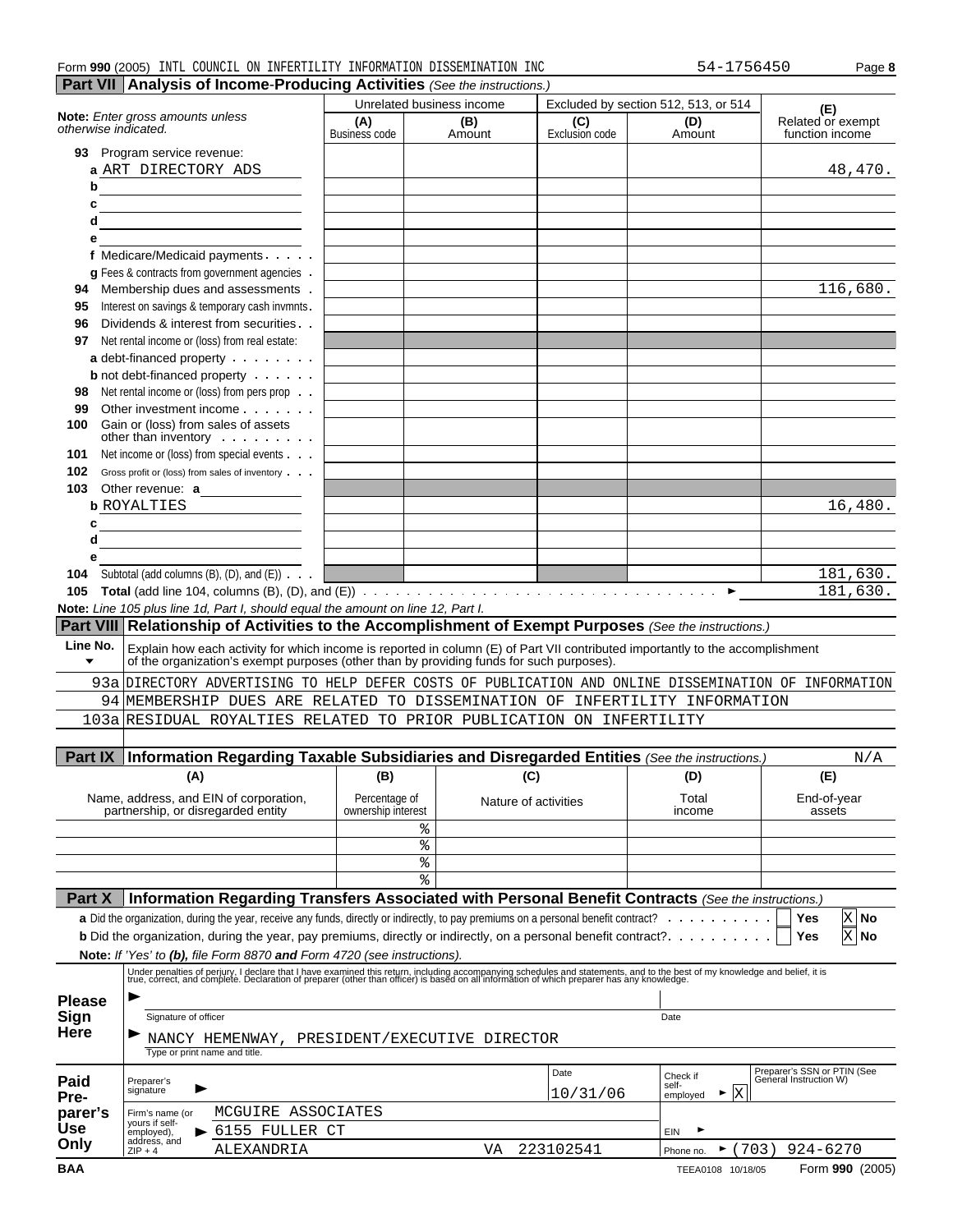| <b>SCHEDULE A</b>    |  |  |
|----------------------|--|--|
| (Form 990 or 990-EZ) |  |  |

## **Organization Exempt Under Section 501(c)(3)**

**(Except Private Foundation) and Section 501(e), 501(f), 501(k), 501(n), or 4947(a)(1) Nonexempt Charitable Trust**

OMB No. 1545-0047

**2005**

Department of the Treasury<br>Internal Revenue Service

**Supplementary Information** ' **(See separate instructions.)**

**MUST be completed by the above organizations and attached to their Form 990 or 990-EZ.** 

Name of the organization **number Employer identification number Employer identification number** 

INTL COUNCIL ON INFERTILITY INFORMATION DISSEMINATION INC

| 54-1756450 |
|------------|
|------------|

#### **Part I Compensation of the Five Highest Paid Employees Other Than Officers, Directors, and Trustees** (See instructions. List each one. If there are none, enter 'None.')

| (a) Name and address of each<br>employee paid more<br>than \$50,000 | (b) Title and average<br>hours per week<br>devoted to position | (c) Compensation | (d) Contributions<br>to employee benefit<br>plans and deferred<br>compensation | (e) Expense<br>account and other<br>allowances |
|---------------------------------------------------------------------|----------------------------------------------------------------|------------------|--------------------------------------------------------------------------------|------------------------------------------------|
| NONE                                                                |                                                                |                  |                                                                                |                                                |
|                                                                     |                                                                |                  |                                                                                |                                                |
|                                                                     |                                                                |                  |                                                                                |                                                |
|                                                                     |                                                                |                  |                                                                                |                                                |
|                                                                     |                                                                |                  |                                                                                |                                                |
|                                                                     | None                                                           |                  |                                                                                |                                                |

#### Part II – A Compensation of the Five Highest Paid Independent Contractors for Professional Services (See instructions. List each one (whether individuals or firms). If there are none, enter 'None.')

| (a) Name and address of each independent contractor paid more than \$50,000            | (b) Type of service | (c) Compensation |
|----------------------------------------------------------------------------------------|---------------------|------------------|
| NONE<br>. <u>_ _ _ _ _ _ _ _ _ _ _ _ _ _ _ _</u> _ _                                   |                     |                  |
|                                                                                        |                     |                  |
|                                                                                        |                     |                  |
|                                                                                        |                     |                  |
|                                                                                        |                     |                  |
| Total number of others receiving over<br>\$50,000 for professional services ▶<br>Nonel |                     |                  |

| <b>Potar Harnbor or othoro roooning over</b><br>\$50,000 for professional services. |  |  |  |
|-------------------------------------------------------------------------------------|--|--|--|
|                                                                                     |  |  |  |

# **Part II – B** Compensation of the Five Highest Paid Independent Contractors for Other Services

(List each contractor who performed services other than professional services, whether individuals or firms. If there are none, enter 'None.' See instructions.)

| (a) Name and address of each independent contractor paid more than \$50,000                      | (c) Compensation<br>(b) Type of service |
|--------------------------------------------------------------------------------------------------|-----------------------------------------|
| NONE                                                                                             |                                         |
|                                                                                                  |                                         |
|                                                                                                  |                                         |
|                                                                                                  |                                         |
|                                                                                                  |                                         |
| Total number of other contractors receiving<br>over \$50,000 for other services $\cdots$<br>None |                                         |

**BAA For Paperwork Reduction Act Notice, see the Instructions for Form 990 and Form 990-EZ.** Schedule **A** (Form 990 or 990-EZ) 2005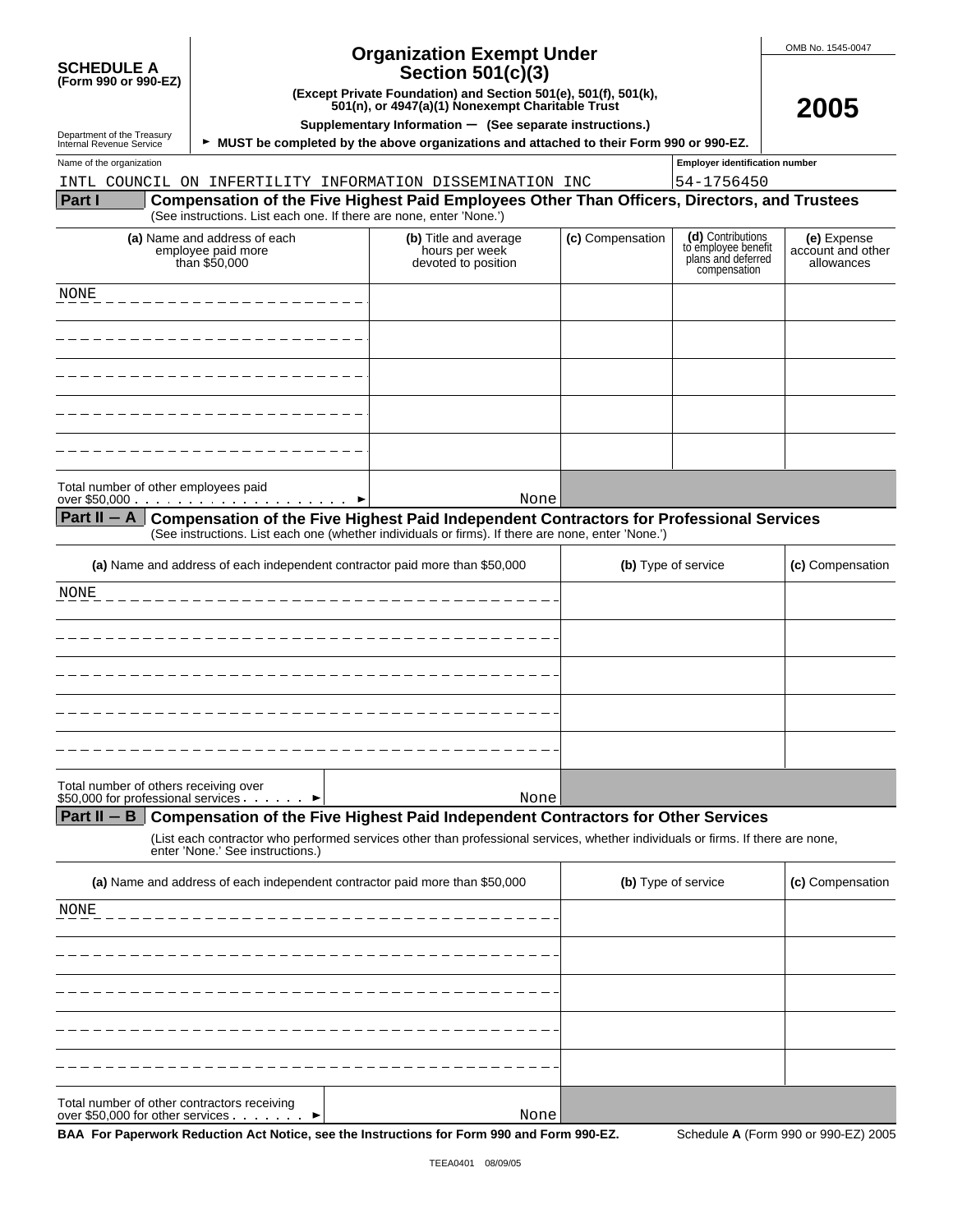Schedule A (Form 990 or 990-EZ) 2005 INTL COUNCIL ON INFERTILITY INFORMATION DISSEMINATION INC 54-1756450 Page 2

| Part III       | <b>Statements About Activities (See instructions.)</b>                                                                                                                                                                                                                                                                                                                                                                                                                                                                            | Yes                           | No |  |
|----------------|-----------------------------------------------------------------------------------------------------------------------------------------------------------------------------------------------------------------------------------------------------------------------------------------------------------------------------------------------------------------------------------------------------------------------------------------------------------------------------------------------------------------------------------|-------------------------------|----|--|
| 1              | During the year, has the organization attempted to influence national, state, or local legislation, including any attempt<br>to influence public opinion on a legislative matter or referendum? If 'Yes,' enter the total expenses paid                                                                                                                                                                                                                                                                                           |                               |    |  |
|                |                                                                                                                                                                                                                                                                                                                                                                                                                                                                                                                                   |                               |    |  |
|                | or incurred in connection with the lobbying activities $\ldots$ $\blacktriangleright$ \$                                                                                                                                                                                                                                                                                                                                                                                                                                          | $\overline{1}$                | Χ  |  |
|                | Organizations that made an election under section 501(h) by filing Form 5768 must complete Part VI-A. Other<br>organizations checking 'Yes' must complete Part VI-B AND attach a statement giving a detailed description of the                                                                                                                                                                                                                                                                                                   |                               |    |  |
|                | lobbying activities.                                                                                                                                                                                                                                                                                                                                                                                                                                                                                                              |                               |    |  |
| $\mathbf{2}$   | During the year, has the organization, either directly or indirectly, engaged in any of the following acts with any<br>substantial contributors, trustees, directors, officers, creators, key employees, or members of their families, or with any<br>taxable organization with which any such person is affiliated as an officer, director, trustee, majority owner, or principal<br>beneficiary? (If the answer to any question is 'Yes,' attach a detailed statement explaining the transactions.)                             |                               |    |  |
|                |                                                                                                                                                                                                                                                                                                                                                                                                                                                                                                                                   | 2а                            | Χ  |  |
|                |                                                                                                                                                                                                                                                                                                                                                                                                                                                                                                                                   | 2 <sub>b</sub>                | Χ  |  |
|                | See Part V, Form 990                                                                                                                                                                                                                                                                                                                                                                                                                                                                                                              | 2c                            | Χ  |  |
|                |                                                                                                                                                                                                                                                                                                                                                                                                                                                                                                                                   | 2 d<br>X                      |    |  |
|                |                                                                                                                                                                                                                                                                                                                                                                                                                                                                                                                                   | <b>2e</b>                     | Χ  |  |
|                | 3 a Do you make grants for scholarships, fellowships, student loans, etc? (If 'Yes,' attach an                                                                                                                                                                                                                                                                                                                                                                                                                                    |                               |    |  |
|                | explanation of how you determine that recipients qualify to receive payments.)                                                                                                                                                                                                                                                                                                                                                                                                                                                    | 3a                            | Χ  |  |
|                | <b>b</b> Do you have a section 403(b) annuity plan for your employees? $\ldots \ldots \ldots \ldots \ldots \ldots \ldots \ldots \ldots \ldots \ldots \ldots \ldots$<br>c During the year, did the organization receive a contribution of qualified real property interest under section 170(h)?                                                                                                                                                                                                                                   | X<br>3 <sub>b</sub><br>3c     | X  |  |
|                | 4 a Did you maintain any separate account for participating donors where donors have the right to provide advice<br>on the use or distribution of funds?                                                                                                                                                                                                                                                                                                                                                                          | 4 a                           | Χ  |  |
|                | <b>b</b> Do you provide credit counseling, debt management, credit repair, or debt negotiation services?                                                                                                                                                                                                                                                                                                                                                                                                                          | 4 <sub>b</sub>                | X  |  |
| <b>Part IV</b> | <b>Reason for Non-Private Foundation Status (See instructions.)</b>                                                                                                                                                                                                                                                                                                                                                                                                                                                               |                               |    |  |
|                | The organization is not a private foundation because it is: (Please check only <b>ONE</b> applicable box.)                                                                                                                                                                                                                                                                                                                                                                                                                        |                               |    |  |
| 5              | A church, convention of churches, or association of churches. Section 170(b)(1)(A)(i).                                                                                                                                                                                                                                                                                                                                                                                                                                            |                               |    |  |
| 6              | A school. Section 170(b)(1)(A)(ii). (Also complete Part V.)                                                                                                                                                                                                                                                                                                                                                                                                                                                                       |                               |    |  |
| 7              | A hospital or a cooperative hospital service organization. Section 170(b)(1)(A)(iii).                                                                                                                                                                                                                                                                                                                                                                                                                                             |                               |    |  |
| 8              | A Federal, state, or local government or governmental unit. Section 170(b)(1)(A)(v).                                                                                                                                                                                                                                                                                                                                                                                                                                              |                               |    |  |
| 9              | A medical research organization operated in conjunction with a hospital. Section 170(b)(1)(A)(iii). Enter the hospital's name, city,                                                                                                                                                                                                                                                                                                                                                                                              |                               |    |  |
|                | and state ►                                                                                                                                                                                                                                                                                                                                                                                                                                                                                                                       |                               |    |  |
| 10             | An organization operated for the benefit of a college or university owned or operated by a governmental unit. Section 170(b)(1)(A)(iv).<br>(Also complete the <b>Support Schedule</b> in Part IV-A.)                                                                                                                                                                                                                                                                                                                              |                               |    |  |
|                | 11 a $ X $ An organization that normally receives a substantial part of its support from a governmental unit or from the general public.<br>Section 170(b)(1)(A)(vi). (Also complete the <b>Support Schedule</b> in Part IV-A.)                                                                                                                                                                                                                                                                                                   |                               |    |  |
| 11 b           | A community trust. Section 170(b)(1)(A)(vi). (Also complete the <b>Support Schedule</b> in Part IV-A.)                                                                                                                                                                                                                                                                                                                                                                                                                            |                               |    |  |
| 12             | An organization that normally receives: (1) more than 33-1/3% of its support from contributions, membership fees, and gross receipts<br>from activities related to its charitable, etc. functions – subject to certain exceptions, and (2) no more than 33-1/3% of its support<br>from gross investment income and unrelated business taxable income (less section 511 tax) from businesses acquired by the<br>organization after June 30, 1975. See section 509(a)(2). (Also complete the <b>Support Schedule</b> in Part IV-A.) |                               |    |  |
| 13             | An organization that is not controlled by any disqualified persons (other than foundation managers) and supports organizations<br>described in: (1) lines 5 through 12 above; or (2) section 501(c)(4), (5), or (6), if they meet the test of section 509(a)(2). Check the<br>box that describes the type of supporting organization.<br>Type 2<br>Type 1<br>Type 3                                                                                                                                                               |                               |    |  |
|                | Provide the following information about the supported organizations. (See instructions.)                                                                                                                                                                                                                                                                                                                                                                                                                                          |                               |    |  |
|                | (a) Name(s) of supported organization(s)                                                                                                                                                                                                                                                                                                                                                                                                                                                                                          | (b) Line number<br>from above |    |  |
|                |                                                                                                                                                                                                                                                                                                                                                                                                                                                                                                                                   |                               |    |  |
|                |                                                                                                                                                                                                                                                                                                                                                                                                                                                                                                                                   |                               |    |  |
|                |                                                                                                                                                                                                                                                                                                                                                                                                                                                                                                                                   |                               |    |  |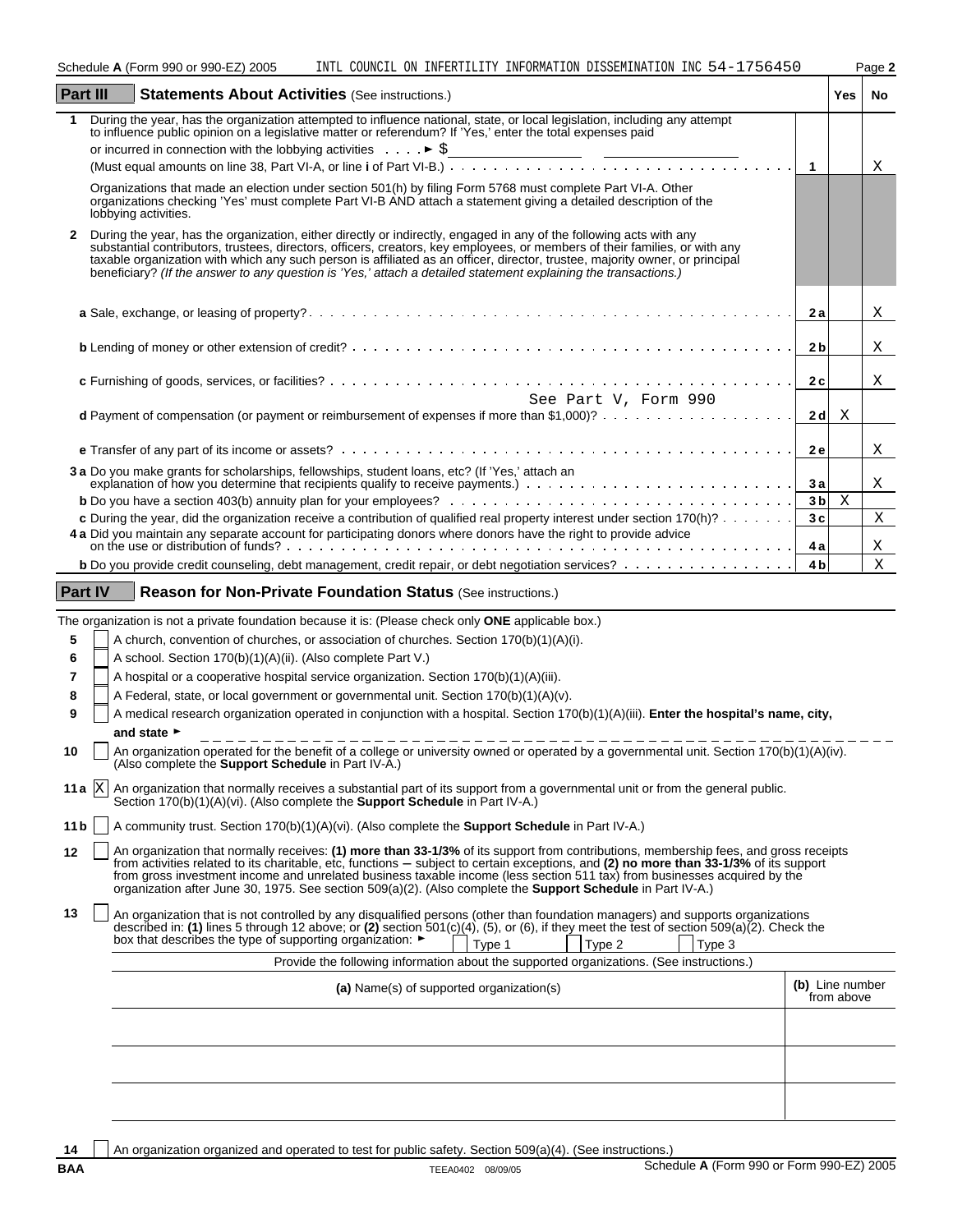**Part IV-A** Support Schedule (Complete only if you checked a box on line 10, 11, or 12.) Use cash method of accounting. **Note:** You may use the worksheet in the instructions for converting from the accrual to the cash method of accounting.

|    | <b>NULG.</b> TOW MAY USE THE WORKSHEEL IN THE INSTITUTION TO CONVENING HOME ACCIDATION TO CASH METHOD OF ACCOMMING.                                                                                                                                                                                                                                                                                                                                                                                                                                                                                                             |               |                   |                                                      |                       |                             |
|----|---------------------------------------------------------------------------------------------------------------------------------------------------------------------------------------------------------------------------------------------------------------------------------------------------------------------------------------------------------------------------------------------------------------------------------------------------------------------------------------------------------------------------------------------------------------------------------------------------------------------------------|---------------|-------------------|------------------------------------------------------|-----------------------|-----------------------------|
|    | Calendar year (or fiscal year<br>$\blacktriangleright$                                                                                                                                                                                                                                                                                                                                                                                                                                                                                                                                                                          | (a)<br>$2004$ | $\binom{b}{2003}$ | $\begin{array}{c} \textbf{(c)} \\ 2002 \end{array}$  | (d)<br>2001           | (e)<br>Total                |
|    | 15 Gifts, grants, and contributions<br>received. (Do not include<br>unusual grants. See line $28.$ ) $\cdots$                                                                                                                                                                                                                                                                                                                                                                                                                                                                                                                   | 96, 249.      | 128,622.          | 127,816.                                             | 274,633.              | 627,320.                    |
| 16 | Membership fees received                                                                                                                                                                                                                                                                                                                                                                                                                                                                                                                                                                                                        | 90,515.       | 71,925.           | 50,739.                                              | 4,260.                | 217,439.                    |
|    |                                                                                                                                                                                                                                                                                                                                                                                                                                                                                                                                                                                                                                 |               |                   |                                                      |                       |                             |
| 17 | Gross receipts from admissions,<br>merchandise sold or services performed,<br>or furnishing of facilities in any activity<br>that is related to the organization's<br>charitable, etc, purpose                                                                                                                                                                                                                                                                                                                                                                                                                                  | 34,200.       |                   |                                                      |                       | 34,200.                     |
| 18 | Gross income from interest, dividends,<br>amounts received from payments on<br>securities loans (section 512(a)(5)),<br>rents, royalties, and unrelated business<br>taxable income (less section 511 taxes)<br>from businesses acquired by the organ-<br>ization after June 30, 1975                                                                                                                                                                                                                                                                                                                                            | 1.            | $2$ .             | 57.                                                  | 1,812.                | 1,872.                      |
| 19 | Net income from unrelated business<br>activities not included in line 18.                                                                                                                                                                                                                                                                                                                                                                                                                                                                                                                                                       |               |                   |                                                      |                       |                             |
|    | 20 Tax revenues levied for the<br>organization's benefit and<br>either paid to it or expended<br>on its behalf                                                                                                                                                                                                                                                                                                                                                                                                                                                                                                                  |               |                   |                                                      |                       |                             |
| 21 | The value of services or<br>facilities furnished to the<br>organization by a governmental<br>unit without charge. Do not<br>include the value of services or<br>facilities generally furnished to<br>the public without charge $\ldots$ .                                                                                                                                                                                                                                                                                                                                                                                       |               |                   |                                                      |                       |                             |
| 22 | Other income. Attach a<br>schedule. Do not include<br>gain or (loss) from sale of<br>capital assets See L-22 Stmt                                                                                                                                                                                                                                                                                                                                                                                                                                                                                                               | 227.          | 7,432.            | 272.                                                 | 960.                  | 8,891.                      |
| 23 | Total of lines 15 through 22.                                                                                                                                                                                                                                                                                                                                                                                                                                                                                                                                                                                                   | 221, 192.     | 207,981.          | 178,884.                                             | 281,665.              | 889,722.                    |
| 24 | Line 23 minus line $17. \ldots$                                                                                                                                                                                                                                                                                                                                                                                                                                                                                                                                                                                                 | 186,992.      | 207,981.          | 178,884.                                             | 281,665.              | 855,522.                    |
| 25 | Enter 1% of line $23 \cdot \cdot \cdot \cdot \cdot$                                                                                                                                                                                                                                                                                                                                                                                                                                                                                                                                                                             | 2,212.        | 2,080.            | 1,789.                                               | 2,817.                |                             |
| 26 | Organizations described on lines 10 or 11:                                                                                                                                                                                                                                                                                                                                                                                                                                                                                                                                                                                      |               |                   | <b>a</b> Enter 2% of amount in column (e), line $24$ | $\blacktriangleright$ | 17,110.<br>26a              |
|    | b Prepare a list for your records to show the name of and amount contributed by each person (other than a governmental unit or publicly                                                                                                                                                                                                                                                                                                                                                                                                                                                                                         |               |                   |                                                      |                       |                             |
|    | supported organization) whose total gifts for 2001 through 2004 exceeded the amount shown in line 26a. Do not file this list with your                                                                                                                                                                                                                                                                                                                                                                                                                                                                                          |               |                   |                                                      |                       | 26 b<br>0.                  |
|    |                                                                                                                                                                                                                                                                                                                                                                                                                                                                                                                                                                                                                                 |               |                   |                                                      | ►                     | 855,522.<br>26c             |
|    | d Add: Amounts from column (e) for lines:                                                                                                                                                                                                                                                                                                                                                                                                                                                                                                                                                                                       | 18            | 1,872.            | 19<br>26 b $\overline{\qquad \qquad 0.}$             |                       |                             |
|    |                                                                                                                                                                                                                                                                                                                                                                                                                                                                                                                                                                                                                                 | $22 \,$       | 8,891.            |                                                      |                       | 26 <sub>d</sub><br>10,763.  |
|    |                                                                                                                                                                                                                                                                                                                                                                                                                                                                                                                                                                                                                                 |               |                   |                                                      |                       | 26 e<br>844,759.<br>98.74 % |
|    | 27 Organizations described on line 12:                                                                                                                                                                                                                                                                                                                                                                                                                                                                                                                                                                                          |               |                   |                                                      |                       |                             |
|    | a For amounts included in lines 15, 16, and 17 that were received from a 'disqualified person,' prepare a list for your records to show the<br>name of, and total amounts received in each year from, each 'disqualified person.' Do not file this list with your return. Enter the sum of<br>such amounts for each year:                                                                                                                                                                                                                                                                                                       |               |                   |                                                      |                       |                             |
|    | $(2004)$ _ _ _ _ _ _ _ _ _ _ _ (2003) _ _ _ _ _ _ _ _ _ _ (2002) _ _ _ _ _ _ _ _ _ _ _ _ (2001) _ _ _ _ _ _ _ _ _ _ _ _                                                                                                                                                                                                                                                                                                                                                                                                                                                                                                         |               |                   |                                                      |                       |                             |
|    | b For any amount included in line 17 that was received from each person (other than 'disqualified persons'), prepare a list for your records<br>to show the name of, and amount received for each year, that was more than the larger of (1) the amount on line 25 for the year or (2)<br>\$5,000. (Include in the list organizations described in lines 5 through 11b, as well as individuals.) Do not file this list with your return.<br>After computing the difference between the amount received and the larger amount described in (1) or (2), enter the sum of these<br>differences (the excess amounts) for each year: |               |                   |                                                      |                       |                             |
|    | $(2004)$ _ _ _ _ _ _ _ _ _ _ _ _ (2003) _ _ _ _ _ _ _ _ _ (2002) _ _ _ _ _ _ _ _ _ (2002) _ _ _ _ _ _ _ _ _ _ (2001) _ _ _ _ _ _ _ _ _ _ _ _ _                                                                                                                                                                                                                                                                                                                                                                                                                                                                                  |               |                   |                                                      |                       |                             |
|    |                                                                                                                                                                                                                                                                                                                                                                                                                                                                                                                                                                                                                                 |               |                   |                                                      |                       |                             |
|    |                                                                                                                                                                                                                                                                                                                                                                                                                                                                                                                                                                                                                                 |               |                   |                                                      |                       |                             |
|    | c Add: Amounts from column (e) for lines:<br>$\begin{array}{ l l }\n\hline\n\text{17} & 20 & \text{array } \\ \hline\n\text{28} & \text{44} \\ \hline\n\text{39} & \text{50} \\ \hline\n\text{49} & \text{60} \\ \hline\n\text{50} & \text{60} \\ \hline\n\text{51} & 21 & \text{50} \\ \hline\n\text{62} & \text{60} \\ \hline\n\text{73} & \text{60} \\ \hline\n\text{84} & \text{$                                                                                                                                                                                                                                           |               |                   |                                                      |                       |                             |
|    |                                                                                                                                                                                                                                                                                                                                                                                                                                                                                                                                                                                                                                 |               |                   |                                                      |                       |                             |
|    | f Total support for section 509(a)(2) test: Enter amount from line 23, column (e) $\cdots$ > 27f                                                                                                                                                                                                                                                                                                                                                                                                                                                                                                                                |               |                   |                                                      |                       |                             |
|    | g Public support percentage (line 27e (numerator) divided by line 27f (denominator)) $\overline{\cdots}$ $\overline{\cdots}$ $\overline{\cdots}$ 27g                                                                                                                                                                                                                                                                                                                                                                                                                                                                            |               |                   |                                                      |                       | $\frac{8}{6}$               |
|    | h Investment income percentage (line 18, column (e) (numerator) divided by line 27f (denominator)). $\ldots$ $\blacktriangleright$   27 h                                                                                                                                                                                                                                                                                                                                                                                                                                                                                       |               |                   |                                                      |                       | %                           |
|    | 28 Unusual Grants: For an organization described in line 10, 11, or 12 that received any unusual grants during 2001 through 2004, prepare a<br>list for your records to show, for each year, the name of the contributor, the date and amount of the grant, and a brief description of the<br>nature of the grant. Do not file this list with your return. Do not include these grants in line 15.                                                                                                                                                                                                                              |               |                   |                                                      |                       |                             |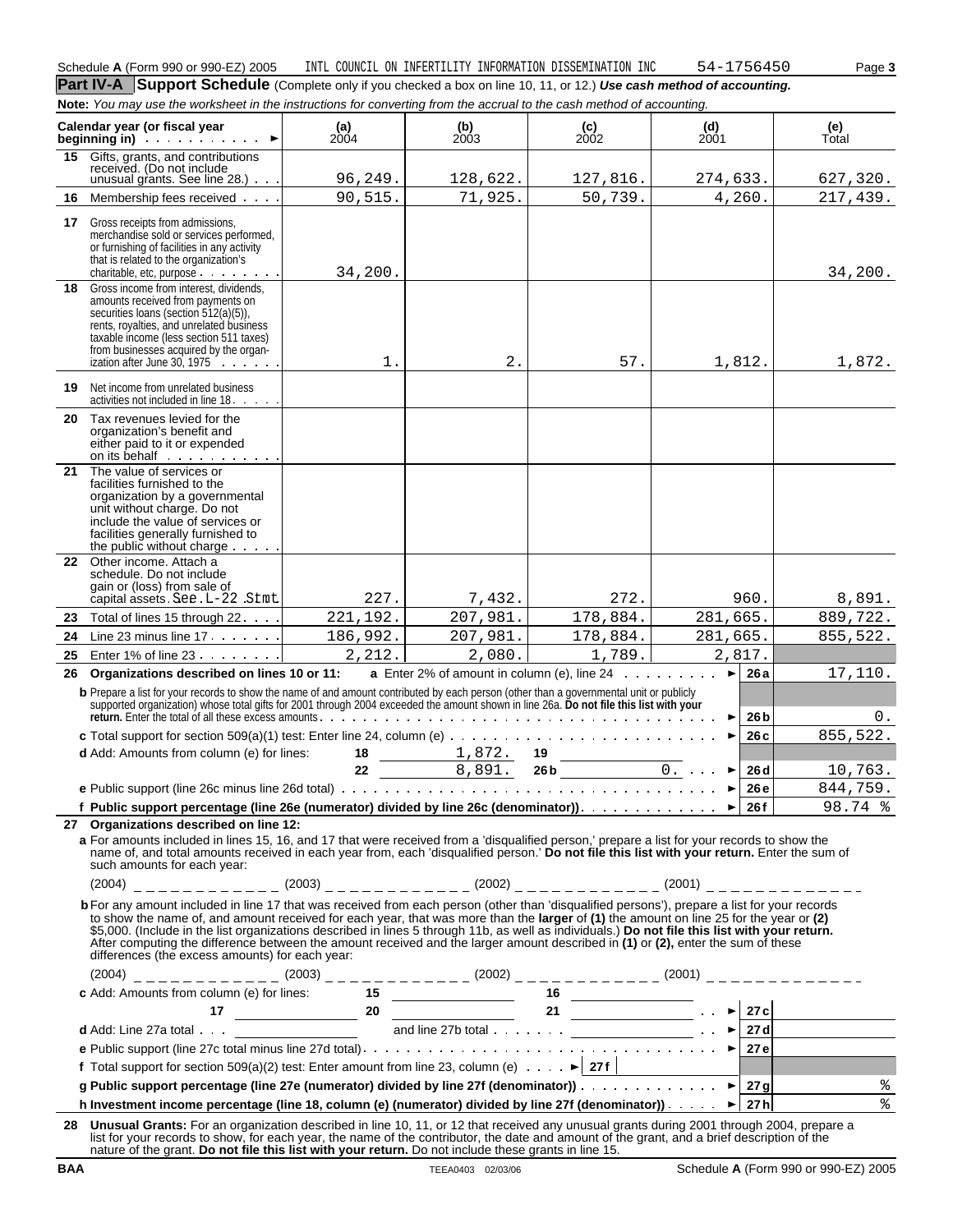| Schedule A (Form 990 or 990-EZ) 2005 | INTL COUNCIL ON INFERTILITY INFORMATION DISSEMINATION INC | 756450<br>54- | Page 4 |
|--------------------------------------|-----------------------------------------------------------|---------------|--------|

| art        | are $\sigma$ cribor Questionitaire (see instructions.)<br>(To be completed ONLY by schools that checked the box on line 6 in Part IV)                                                                                                            | N/A             |            |           |
|------------|--------------------------------------------------------------------------------------------------------------------------------------------------------------------------------------------------------------------------------------------------|-----------------|------------|-----------|
|            |                                                                                                                                                                                                                                                  |                 | <b>Yes</b> | <b>No</b> |
| 29         | Does the organization have a racially nondiscriminatory policy toward students by statement in its charter, bylaws,                                                                                                                              | 29              |            |           |
| 30         | Does the organization include a statement of its racially nondiscriminatory policy toward students in all its brochures,<br>catalogues, and other written communications with the public dealing with student admissions, programs,              | 30              |            |           |
| 31         | Has the organization publicized its racially nondiscriminatory policy through newspaper or broadcast media during<br>the period of solicitation for students, or during the registration period if it has no solicitation program, in a way that |                 |            |           |
|            | If 'Yes,' please describe; if 'No,' please explain. (If you need more space, attach a separate statement.)                                                                                                                                       | 31              |            |           |
|            |                                                                                                                                                                                                                                                  |                 |            |           |
|            |                                                                                                                                                                                                                                                  |                 |            |           |
| 32         | Does the organization maintain the following:<br><b>a</b> Records indicating the racial composition of the student body, faculty, and administrative staff? $\ldots$ , $\ldots$ , $\ldots$ , $\ldots$                                            | 32 a            |            |           |
|            | <b>b</b> Records documenting that scholarships and other financial assistance are awarded on a racially                                                                                                                                          | 32 <sub>b</sub> |            |           |
|            | c Copies of all catalogues, brochures, announcements, and other written communications to the public dealing                                                                                                                                     | 32c             |            |           |
|            |                                                                                                                                                                                                                                                  | 32 d            |            |           |
|            | If you answered 'No' to any of the above, please explain. (If you need more space, attach a separate statement.)                                                                                                                                 |                 |            |           |
|            |                                                                                                                                                                                                                                                  |                 |            |           |
| 33         | Does the organization discriminate by race in any way with respect to:                                                                                                                                                                           |                 |            |           |
|            |                                                                                                                                                                                                                                                  | 33 a            |            |           |
|            |                                                                                                                                                                                                                                                  | 33 <sub>b</sub> |            |           |
|            |                                                                                                                                                                                                                                                  | 33c             |            |           |
|            |                                                                                                                                                                                                                                                  | 33 d            |            |           |
|            |                                                                                                                                                                                                                                                  | 33 <sub>e</sub> |            |           |
|            |                                                                                                                                                                                                                                                  | 33 f            |            |           |
|            |                                                                                                                                                                                                                                                  | 33g             |            |           |
|            |                                                                                                                                                                                                                                                  | 33 h            |            |           |
|            | If you answered 'Yes' to any of the above, please explain. (If you need more space, attach a separate statement.)                                                                                                                                |                 |            |           |
|            |                                                                                                                                                                                                                                                  |                 |            |           |
|            |                                                                                                                                                                                                                                                  |                 |            |           |
|            |                                                                                                                                                                                                                                                  | 34 a            |            |           |
|            | If you answered 'Yes' to either 34a or b, please explain using an attached statement.                                                                                                                                                            | 34 b            |            |           |
| 35         | Does the organization certify that it has complied with the applicable requirements of<br>sections 4.01 through 4.05 of Rev Proc 75-50, 1975-2 C.B. 587, covering racial                                                                         |                 |            |           |
| <b>BAA</b> | Schedule A (Form 990 or 990-EZ) 2005<br>TEEA0404 08/08/05                                                                                                                                                                                        | -35             |            |           |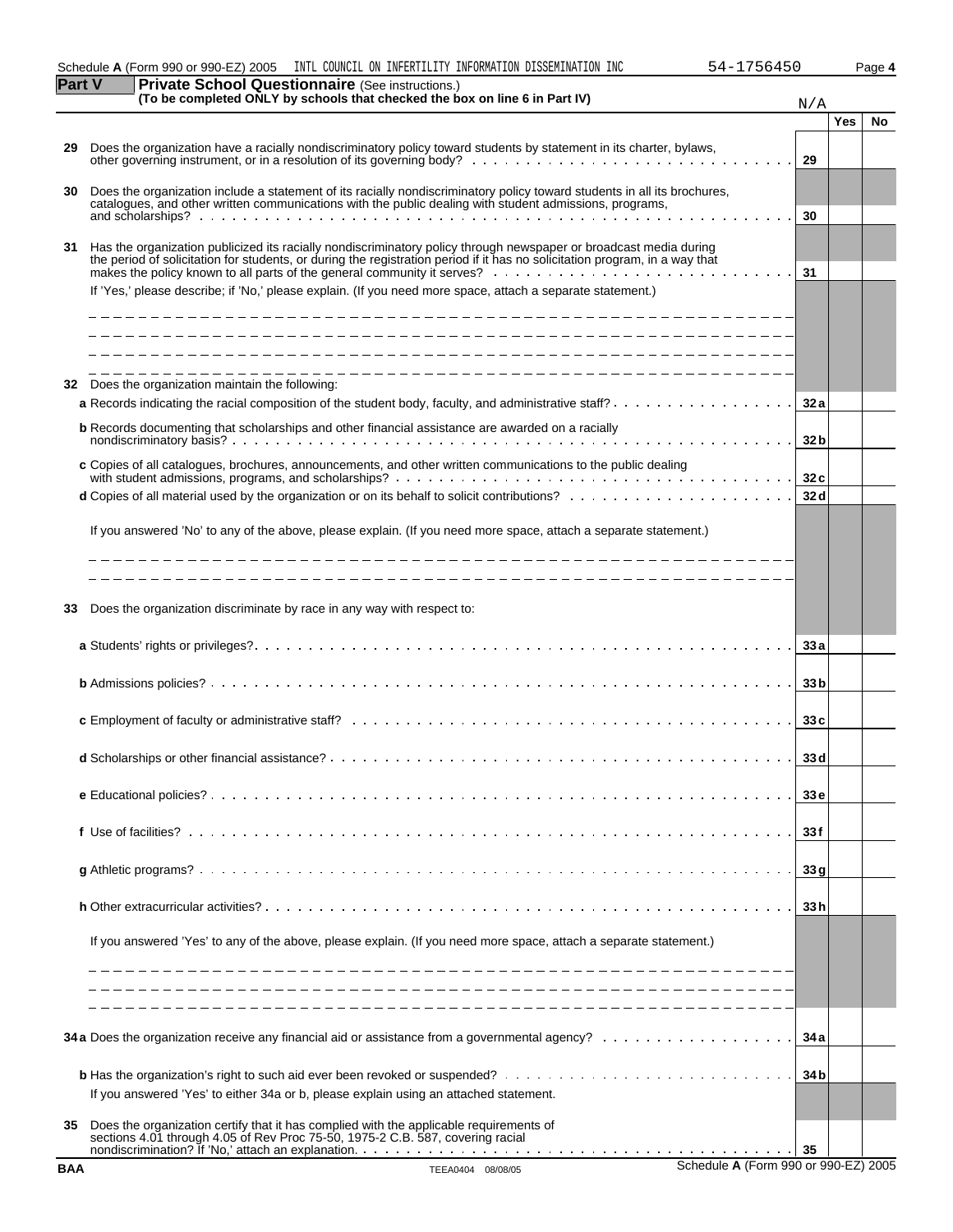|                             | <b>Part VI-A</b> | Lobbying Expenditures by Electing Public Charities (See instructions.)                                               |    |                                                            |                                                             |
|-----------------------------|------------------|----------------------------------------------------------------------------------------------------------------------|----|------------------------------------------------------------|-------------------------------------------------------------|
|                             |                  | (To be completed ONLY by an eligible organization that filed Form 5768)                                              |    |                                                            | N/A                                                         |
| Check $\blacktriangleright$ | a                | if the organization belongs to an affiliated group.<br>Check $\blacktriangleright$<br>b                              |    | if you checked 'a' and 'limited control' provisions apply. |                                                             |
|                             |                  | <b>Limits on Lobbying Expenditures</b><br>(The term 'expenditures' means amounts paid or incurred.)                  |    | (a)<br>Affiliated group<br>totals                          | (b)<br>To be completed<br>for ALL electing<br>organizations |
| 36                          |                  | Total lobbying expenditures to influence public opinion (grassroots lobbying)                                        | 36 |                                                            |                                                             |
| 37                          |                  | Total lobbying expenditures to influence a legislative body (direct lobbying)                                        | 37 |                                                            |                                                             |
| 38                          |                  |                                                                                                                      | 38 |                                                            |                                                             |
| 39                          |                  |                                                                                                                      | 39 |                                                            |                                                             |
| 40                          |                  |                                                                                                                      | 40 |                                                            |                                                             |
| 41                          |                  | Lobbying nontaxable amount. Enter the amount from the following table -                                              |    |                                                            |                                                             |
|                             |                  | If the amount on line 40 is $-$<br>The lobbying nontaxable amount is $-$                                             |    |                                                            |                                                             |
|                             |                  | Not over \$500,000 $\ldots$ 20% of the amount on line 40 $\ldots$ .                                                  |    |                                                            |                                                             |
|                             |                  | Over \$500,000 but not over \$1,000,000 \$100,000 plus 15% of the excess over \$500,000                              |    |                                                            |                                                             |
|                             |                  | Over \$1,000,000 but not over \$1,500,000 $\ldots \ldots$ \$175,000 plus 10% of the excess over \$1,000,000 $\vdash$ | 41 |                                                            |                                                             |
|                             |                  | Over \$1,500,000 but not over \$17,000,000 \$225,000 plus 5% of the excess over \$1,500,000                          |    |                                                            |                                                             |
|                             |                  |                                                                                                                      |    |                                                            |                                                             |
| 42                          |                  | Grassroots nontaxable amount (enter 25% of line 41)                                                                  | 42 |                                                            |                                                             |
| 43                          |                  | Subtract line 42 from line 36. Enter -0- if line 42 is more than line $36 \ldots \ldots \ldots$                      | 43 |                                                            |                                                             |
| 44                          |                  | Subtract line 41 from line 38. Enter -0- if line 41 is more than line $38 \ldots$ ,                                  | 44 |                                                            |                                                             |
|                             |                  | <b>Caution:</b> If there is an amount on either line 43 or line 44, you must file Form 4720.                         |    |                                                            |                                                             |

#### **4 -Year Averaging Period Under Section 501(h)**

(Some organizations that made a section 501(h) election do not have to complete all of the five columns below. See the instructions for lines 45 through 50.)

|    |                                                                                     | Lobbying Expenditures During 4 - Year Averaging Period |             |             |             |              |
|----|-------------------------------------------------------------------------------------|--------------------------------------------------------|-------------|-------------|-------------|--------------|
|    | Calendar year<br>(or fiscal year<br>beginning in) $\blacktriangleright$             | (a)<br>2005                                            | (b)<br>2004 | (c)<br>2003 | (d)<br>2002 | (e)<br>Total |
| 45 | Lobbying nontaxable<br>$amount \dots \dots$                                         |                                                        |             |             |             |              |
| 46 | Lobbying ceiling amount<br>$(150\% \text{ of line } 45(e)) \cdot \cdot \cdot \cdot$ |                                                        |             |             |             |              |
| 47 | Total lobbying<br>expenditures                                                      |                                                        |             |             |             |              |
| 48 | Grassroots non-<br>$taxable$ amount $\cdots$ .                                      |                                                        |             |             |             |              |
| 49 | Grassroots ceiling amount<br>$(150\% \text{ of line } 48(e)) \cdot \cdot \cdot$     |                                                        |             |             |             |              |
| 50 | Grassroots lobbying<br>expenditures                                                 |                                                        |             |             |             |              |

# **Part VI-B** | Lobbying Activity by Nonelecting Public Charities<br>(For reporting only by organizations that did not complete Part VI-A) (See instructions.)

| During the year, did the organization attempt to influence national, state or local legislation, including any<br>attempt to influence public opinion on a legislative matter or referendum, through the use of:               | Yes | No.         | Amount |
|--------------------------------------------------------------------------------------------------------------------------------------------------------------------------------------------------------------------------------|-----|-------------|--------|
|                                                                                                                                                                                                                                |     | $\tau$<br>A |        |
| <b>b</b> Paid staff or management (include compensation in expenses reported on lines <b>c</b> through $h$ .) $\ldots$                                                                                                         |     | Χ           |        |
|                                                                                                                                                                                                                                |     | Χ           |        |
| d Mailings to members, legislators, or the public enterprise in the content of Mailings to members, legislators, or the public enterprise in the content of Mailings to members, legislators, or the public enterprise of Mail |     | Χ           |        |
|                                                                                                                                                                                                                                |     | Χ           |        |
|                                                                                                                                                                                                                                |     | Χ           |        |
| <b>g</b> Direct contact with legislators, their staffs, government officials, or a legislative body $\cdots$                                                                                                                   |     | Χ           |        |
| <b>h</b> Rallies, demonstrations, seminars, conventions, speeches, lectures, or any other means $\dots \dots$                                                                                                                  |     | Χ           |        |
| <b>i</b> Total lobbying expenditures (add lines <b>c</b> through <b>h.</b> ) $\ldots \ldots \ldots \ldots \ldots \ldots \ldots \ldots \ldots \ldots \ldots$                                                                    |     |             |        |
| If 'Yes' to any of the above, also attach a statement giving a detailed description of the lobbying activities.                                                                                                                |     |             |        |

**BAA** Schedule **A** (Form 990 or 990-EZ) 2005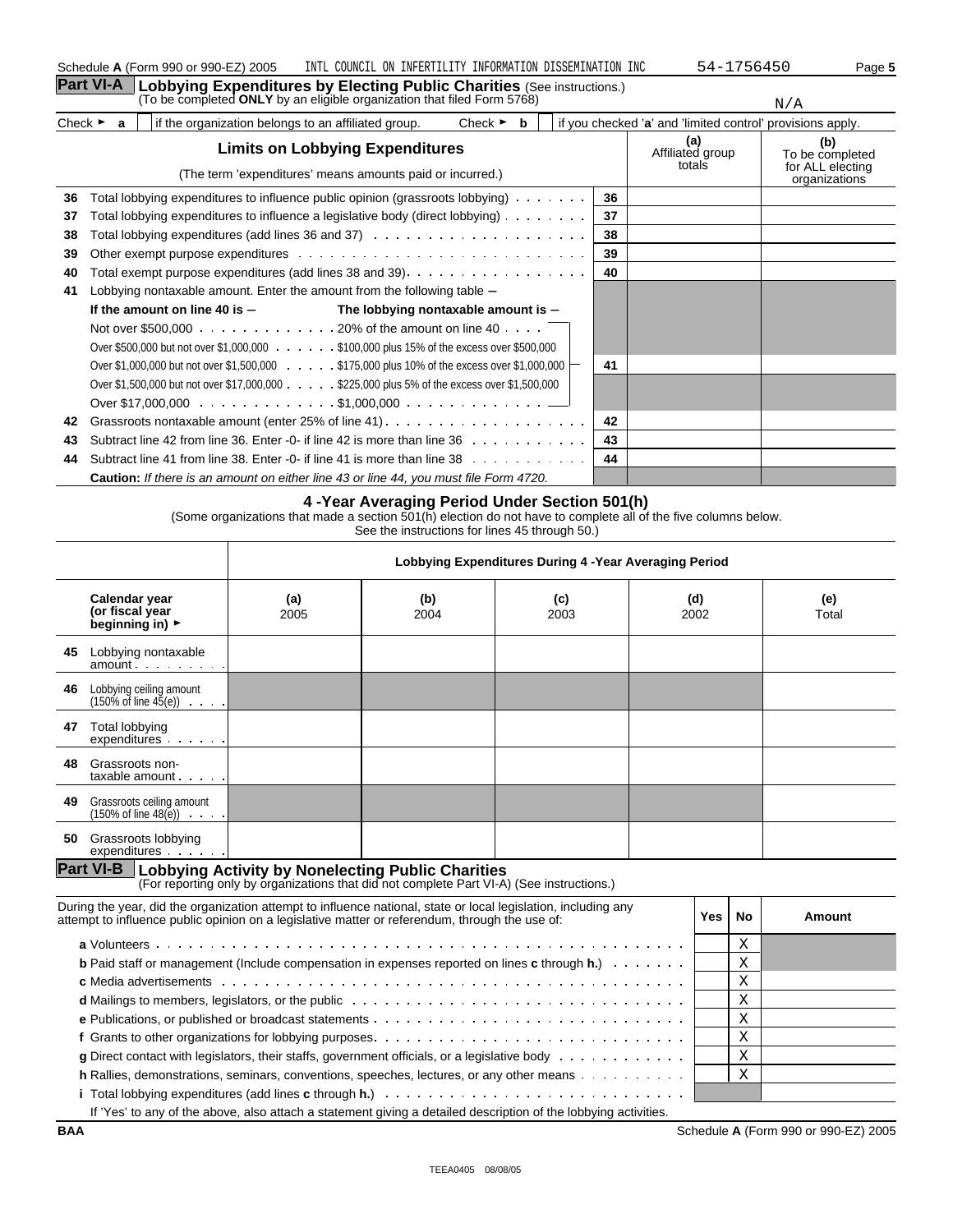| Part VII Information Regarding Transfers To and Transactions and Relationships With Noncharitable |
|---------------------------------------------------------------------------------------------------|
| <b>Exempt Organizations</b> (See instructions)                                                    |

**51** Did the reporting organization directly or indirectly engage in any of the following with any other organization described in section 501(c) of the Code (other than section 501(c)(3) organizations) or in section 527, relating to political organizations?

| a Transfers from the reporting organization to a noncharitable exempt organization of:                                                                                                                                              |         | Yes. | No. |
|-------------------------------------------------------------------------------------------------------------------------------------------------------------------------------------------------------------------------------------|---------|------|-----|
|                                                                                                                                                                                                                                     |         |      |     |
|                                                                                                                                                                                                                                     | a (ii)  |      | Χ   |
| <b>b</b> Other transactions:                                                                                                                                                                                                        |         |      |     |
| (i) Sales or exchanges of assets with a noncharitable exempt organization $\cdots \cdots \cdots \cdots \cdots \cdots$                                                                                                               | b (i)   |      | Χ   |
|                                                                                                                                                                                                                                     | b (ii)  |      | Χ   |
| <b>(iii)</b> Rental of facilities, equipment, or other assets entermination of the content of the content of facilities, equipment, or other assets entermination of the content of the content of the content of the content of th | b (iii) |      |     |
|                                                                                                                                                                                                                                     | b (iv)  |      | Χ   |
|                                                                                                                                                                                                                                     | b(v)    |      |     |
|                                                                                                                                                                                                                                     | b (vi)  |      | X   |
|                                                                                                                                                                                                                                     |         |      |     |

**c** Sharing of facilities, equipment, mailing lists, other assets, or paid employees **c** d If the answer to any of the above is 'Yes,' complete the following schedule. Column (b) should always show the fair market value of<br>the goods, other assets, or services given by the reporting organization. If the organiz

|                 | any nanodollon or channing amangement, one in ceramin (a) and raide or and goods, onner access, or corridoe recent |                                                  |                                                                         |  |  |  |
|-----------------|--------------------------------------------------------------------------------------------------------------------|--------------------------------------------------|-------------------------------------------------------------------------|--|--|--|
| (a)<br>Line no. | (b)<br>Amount involved                                                                                             | (c)<br>Name of noncharitable exempt organization | (d)<br>Description of transfers, transactions, and sharing arrangements |  |  |  |
|                 |                                                                                                                    |                                                  |                                                                         |  |  |  |
|                 |                                                                                                                    |                                                  |                                                                         |  |  |  |
|                 |                                                                                                                    |                                                  |                                                                         |  |  |  |
|                 |                                                                                                                    |                                                  |                                                                         |  |  |  |
|                 |                                                                                                                    |                                                  |                                                                         |  |  |  |
|                 |                                                                                                                    |                                                  |                                                                         |  |  |  |
|                 |                                                                                                                    |                                                  |                                                                         |  |  |  |
|                 |                                                                                                                    |                                                  |                                                                         |  |  |  |
|                 |                                                                                                                    |                                                  |                                                                         |  |  |  |
|                 |                                                                                                                    |                                                  |                                                                         |  |  |  |
|                 |                                                                                                                    |                                                  |                                                                         |  |  |  |
|                 |                                                                                                                    |                                                  |                                                                         |  |  |  |
|                 |                                                                                                                    |                                                  |                                                                         |  |  |  |
|                 |                                                                                                                    |                                                  |                                                                         |  |  |  |
|                 |                                                                                                                    |                                                  |                                                                         |  |  |  |
|                 |                                                                                                                    |                                                  |                                                                         |  |  |  |

|                                                     |                             | 52 a Is the organization directly or indirectly affiliated with, or related to, one or more tax-exempt organizations<br>described in section 501(c) of the Code (other than section 501(c)(3)) or in section 527?<br>No |
|-----------------------------------------------------|-----------------------------|-------------------------------------------------------------------------------------------------------------------------------------------------------------------------------------------------------------------------|
| <b>b</b> If 'Yes,' complete the following schedule: |                             |                                                                                                                                                                                                                         |
| (a)<br>Name of organization                         | (b)<br>Type of organization | (c)<br>Description of relationship                                                                                                                                                                                      |
|                                                     |                             |                                                                                                                                                                                                                         |
|                                                     |                             |                                                                                                                                                                                                                         |
|                                                     |                             |                                                                                                                                                                                                                         |
|                                                     |                             |                                                                                                                                                                                                                         |
|                                                     |                             |                                                                                                                                                                                                                         |
|                                                     |                             |                                                                                                                                                                                                                         |
|                                                     |                             |                                                                                                                                                                                                                         |
|                                                     |                             |                                                                                                                                                                                                                         |
|                                                     |                             |                                                                                                                                                                                                                         |
|                                                     |                             |                                                                                                                                                                                                                         |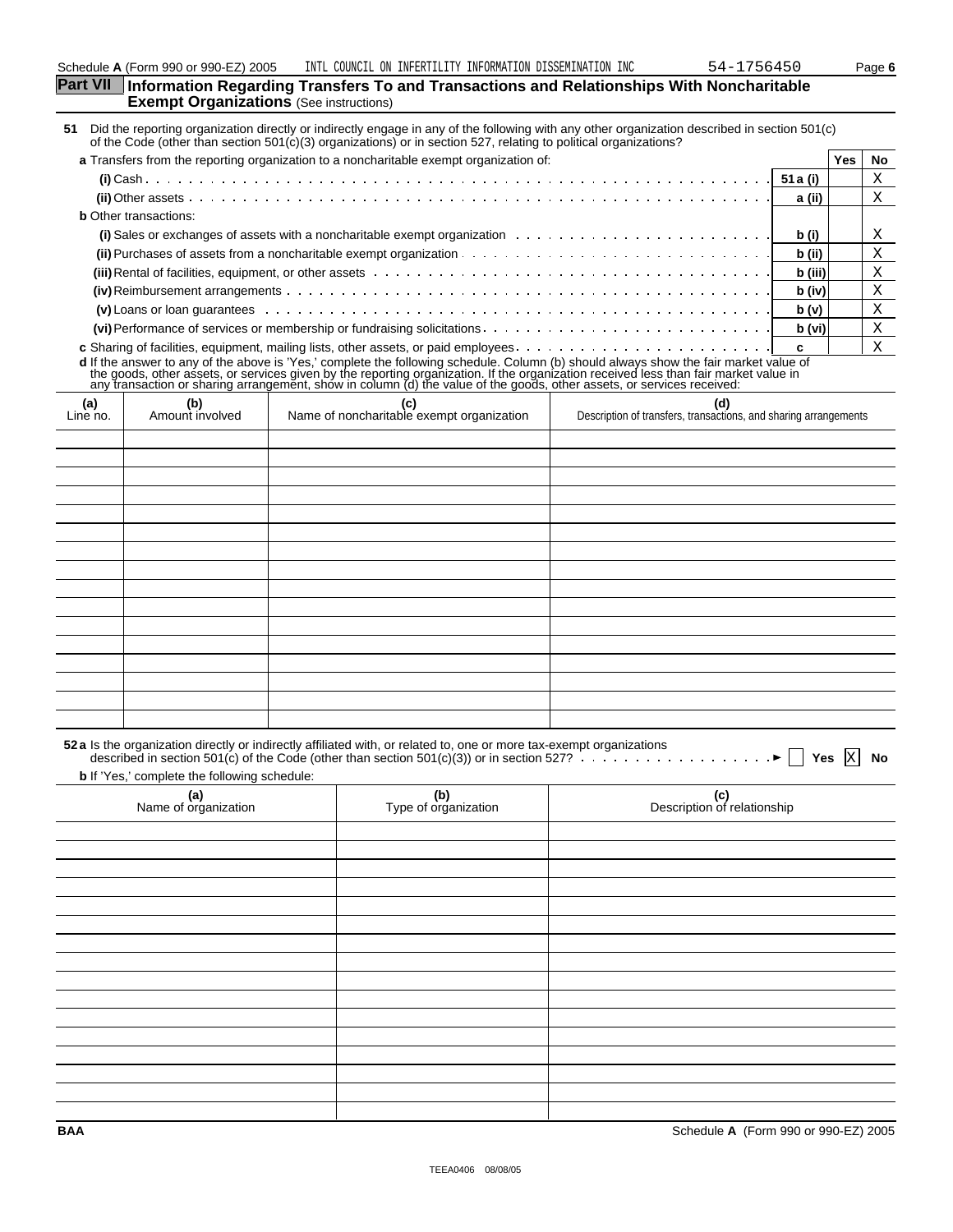| <b>Schedule B</b>  |                                 | OMB No. 1545-0047 |
|--------------------|---------------------------------|-------------------|
| (Form 990. 990-EZ. | <b>Schedule of Contributors</b> |                   |
| or 990-PF)         |                                 | AAAF              |

# **Schedule of Contributors**

**Supplementary Information for line 1 of Form 990, 990-EZ and 990-PF (see instructions)**

|  | 2005 |  |
|--|------|--|
|  |      |  |

#### Department of the Treasury Internal Revenue Service

|  |  | INTL COUNCIL ON INFERTILITY INFORMATION DISSEMINATION INC |  |
|--|--|-----------------------------------------------------------|--|

**Name of organization Employer identification number**

I54-1756450

|                                       | $+111$ $11111$ $11$ $11111$ $111111$ $1111111$ $11111$ $11111$ $11111$                                                                                   | . |
|---------------------------------------|----------------------------------------------------------------------------------------------------------------------------------------------------------|---|
| <b>Organization type (check one):</b> |                                                                                                                                                          |   |
| Filers of:                            | Section:                                                                                                                                                 |   |
| Form 990 or 990-EZ                    | $X$ 501(c)( 3 ) (enter number) organization<br>$4947(a)(1)$ nonexempt charitable trust not treated as a private foundation<br>527 political organization |   |
| Form 990-PF                           | 501(c)(3) exempt private foundation                                                                                                                      |   |

Check if your organization is covered by the **General Rule** or a **Special Rule**. (**Note:** Only a section 501(c)(7), (8), or (10) organization can check<br>*boxes for both the General Rule and a Special Rule — see instructions* 

501(c)(3) taxable private foundation

4947(a)(1) nonexempt charitable trust treated as a private foundation

#### **General Rule -**

For organizations filing Form 990, 990-EZ, or 990-PF that received, during the year, \$5,000 or more (in money or property) from any one contributor. (Complete Parts I and II.) X

#### **Special Rules -**

- For a section 501(c)(3) organization filing Form 990, or Form 990-EZ, that met the 33-1/3% support test under Regulations sections 1.509(a)-3/1.170A-9(e) and received from any one contributor, during the year, a contribution of the greater of \$5,000 or 2% of the amount on line 1 of these forms. (Complete Parts I and II.)
- For a section 501(c)(7), (8), or (10) organization filing Form 990, or Form 990-EZ, that received from any one contributor, during the year, aggregate contributions or bequests of more than \$1,000 for use *exclusively* for religious, charitable, scientific, literary, or educational purposes, or the prevention of cruelty to children or animals. (Complete Parts I, II, and III.)

For a section 501(c)(7), (8), or (10) organization filing Form 990, or Form 990-EZ, that received from any one contributor, during the year, some contributions for use *exclusively* for religious, charitable, etc, purposes, but these contributions did not aggregate to more than \$1,000. (If this box is checked, enter here the total contributions that were received during the year for an exclusively religious, charitable, etc, purpose. Do not complete any of the Parts unless the **General Rule** applies to this organization because it received nonexclusively

religious, charitable, etc, contributions of \$5,000 or more during the year.)  $\ldots$ 

**Caution:** Organizations that are not covered by the General Rule and/or the Special Rules do not file Schedule B (Form 990, 990-EZ, or 990-PF) but they **must** check the box in the heading of their Form 990, Form 990-EZ, or on line 2 of their Form 990-PF, to certify that they do not meet the filing requirements of Schedule B (Form 990, 990-EZ, or 990-PF).

**BAA For Paperwork Reduction Act Notice, see the Instructions for Form 990, Form 990-EZ, and Form 990-PF.**

| Schedule <b>B</b> (Form 990, 990-EZ, or 990-PF) (2005) |  |  |  |  |
|--------------------------------------------------------|--|--|--|--|
|--------------------------------------------------------|--|--|--|--|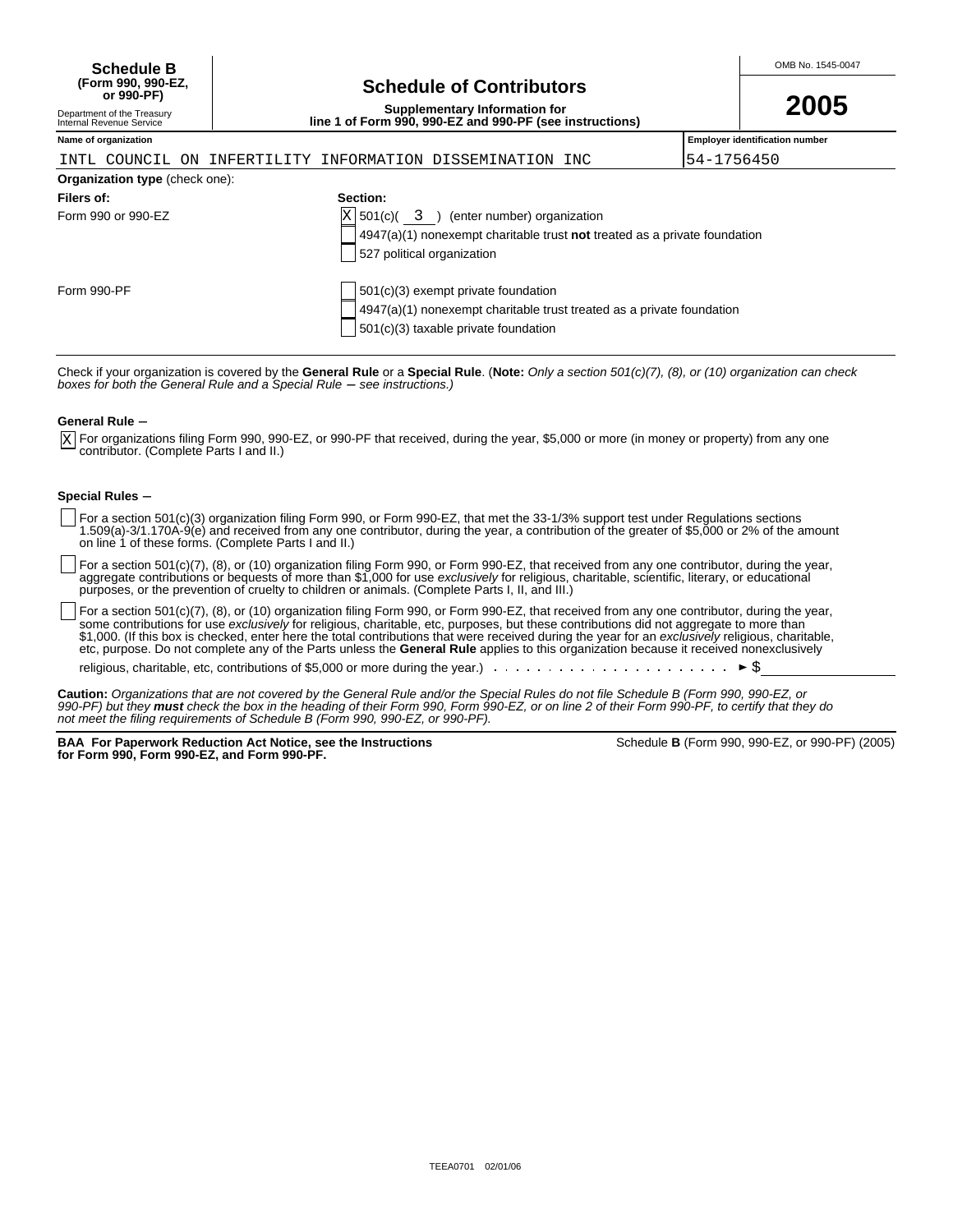| Schedule <b>B</b> (Form 990, 990-EZ, or 990-PF) (2005)       | Page       |                                       | of Part I |
|--------------------------------------------------------------|------------|---------------------------------------|-----------|
| Name of organization                                         |            | <b>Employer identification number</b> |           |
| INFERTILITY INFORMATION DISSEMINATION INC<br>INTL COUNCIL ON | 54-1756450 |                                       |           |

#### **Part I Contributors** (See Specific Instructions.)

| (a)<br><b>Number</b> | (b)<br>Name, address, and ZIP + 4                                 | (c)<br>Aggregate<br>contributions | (d)<br>Type of contribution                                                                           |
|----------------------|-------------------------------------------------------------------|-----------------------------------|-------------------------------------------------------------------------------------------------------|
| ı                    | <b>BABYBEAT</b><br>5500 W 60TH AVE, UNIT B<br>CO 80003<br>ARVADA  | 11,000.                           | Person<br>X<br>Payroll<br><b>Noncash</b><br>(Complete Part II if there<br>is a noncash contribution.) |
| (a)<br>Number        | (b)<br>Name, address, and ZIP + 4                                 | (c)<br>Aggregate<br>contributions | (d)<br>Type of contribution                                                                           |
| 2                    | SIRM<br>3121 SOUTH MARYLAND PKWY STE 206<br>NV 89109<br>LAS VEGAS | 9,000.                            | Person<br>X<br>Payroll<br><b>Noncash</b><br>(Complete Part II if there<br>is a noncash contribution.) |
| (a)<br><b>Number</b> | (b)<br>Name, address, and ZIP + 4                                 | (c)<br>Aggregate<br>contributions | (d)<br>Type of contribution                                                                           |
|                      |                                                                   |                                   | Person<br>Payroll<br><b>Noncash</b><br>(Complete Part II if there<br>is a noncash contribution.)      |
| (a)<br><b>Number</b> | (b)<br>Name, address, and ZIP + 4                                 | (c)<br>Aggregate<br>contributions | (d)<br>Type of contribution                                                                           |
|                      |                                                                   |                                   | Person<br>Payroll<br><b>Noncash</b><br>(Complete Part II if there<br>is a noncash contribution.)      |
| (a)<br><b>Number</b> | (b)<br>Name, address, and ZIP + 4                                 | (c)<br>Aggregate<br>contributions | (d)<br>Type of contribution                                                                           |
|                      |                                                                   |                                   | Person<br>Payroll<br>Noncash<br>(Complete Part II if there<br>is a noncash contribution.)             |
| (a)<br>Number        | (b)<br>Name, address, and ZIP + 4                                 | (c)<br>Aggregate<br>contributions | (d)<br>Type of contribution                                                                           |
|                      |                                                                   |                                   | <b>Person</b><br>Payroll<br>Noncash<br>(Complete Part II if there<br>is a noncash contribution.)      |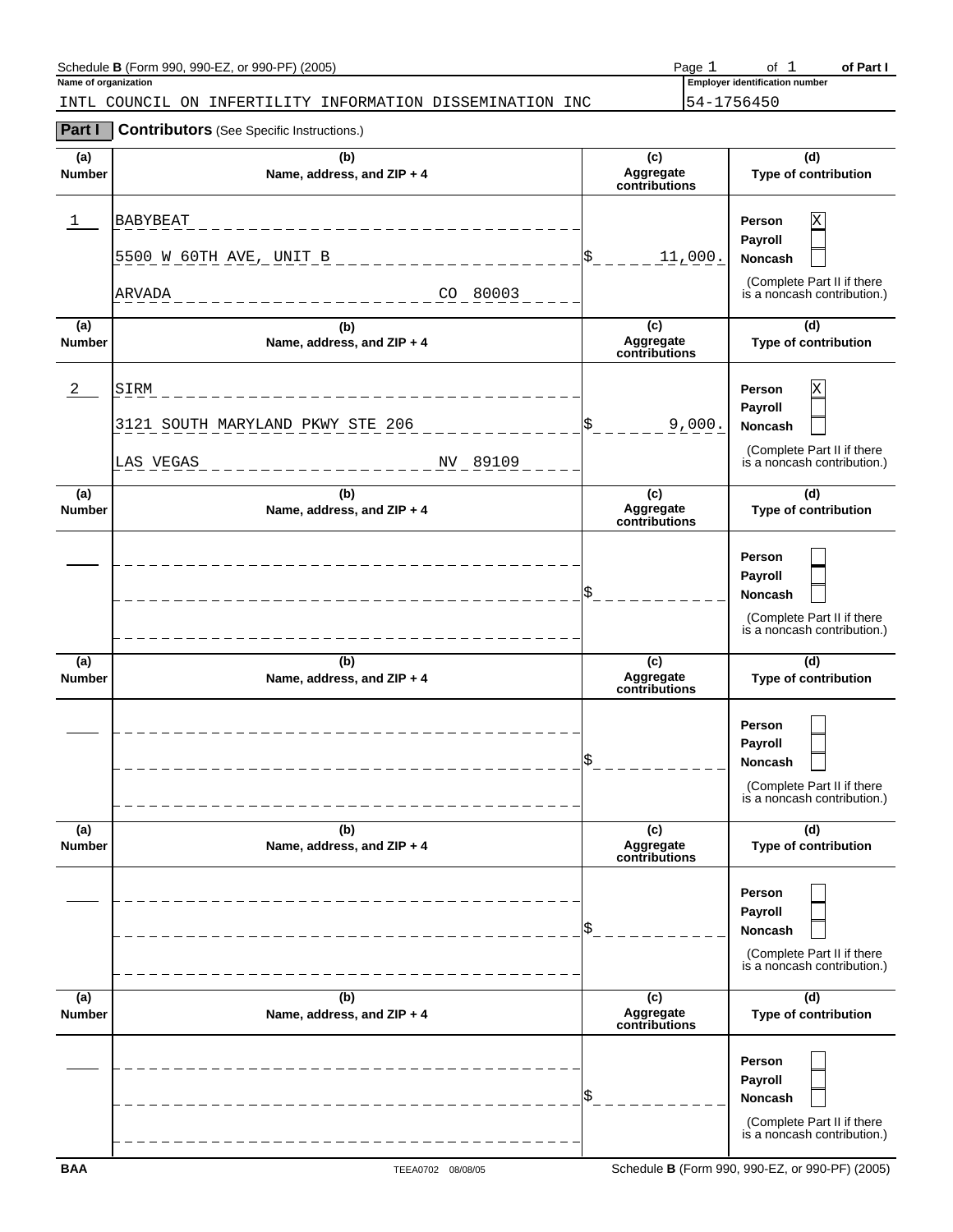|                  |                                                                                                                                        |                                            |                                                                                                                                                          |                              |                   |                  |                   | OMB No. 1545-0172                |
|------------------|----------------------------------------------------------------------------------------------------------------------------------------|--------------------------------------------|----------------------------------------------------------------------------------------------------------------------------------------------------------|------------------------------|-------------------|------------------|-------------------|----------------------------------|
| Form $\triangle$ | <b>Depreciation and Amortization</b><br>(Including Information on Listed Property)<br>(Rev January 2006)<br>Department of the Treasury |                                            |                                                                                                                                                          |                              |                   |                  |                   |                                  |
|                  | Internal Revenue Service                                                                                                               |                                            | See separate instructions.                                                                                                                               | Attach to your tax return.   |                   |                  |                   | Attachment<br>67<br>Sequence No. |
|                  | Name(s) shown on return                                                                                                                |                                            |                                                                                                                                                          |                              |                   |                  |                   | Identifying number               |
|                  | Business or activity to which this form relates                                                                                        |                                            | INTL COUNCIL ON INFERTILITY INFORMATION DISSEMINATION INC                                                                                                |                              |                   |                  |                   | 54-1756450                       |
|                  | Form 990 / Form 990EZ                                                                                                                  |                                            |                                                                                                                                                          |                              |                   |                  |                   |                                  |
| Part I           |                                                                                                                                        |                                            | <b>Election To Expense Certain Property Under Section 179</b>                                                                                            |                              |                   |                  |                   |                                  |
|                  |                                                                                                                                        |                                            | Note: If you have any listed property, complete Part V before you complete Part I.                                                                       |                              |                   |                  |                   |                                  |
| 1                |                                                                                                                                        |                                            |                                                                                                                                                          |                              |                   |                  | $\mathbf{1}$      | \$105,000.                       |
| 2<br>3           |                                                                                                                                        |                                            | Total cost of section 179 property placed in service (see instructions)                                                                                  |                              |                   |                  | $\mathbf{2}$<br>3 | \$420,000.                       |
|                  |                                                                                                                                        |                                            |                                                                                                                                                          |                              |                   |                  | 4                 |                                  |
| 5                |                                                                                                                                        |                                            | Dollar limitation for tax year. Subtract line 4 from line 1. If zero or less, enter -0-. If married filing                                               |                              |                   |                  |                   |                                  |
|                  |                                                                                                                                        |                                            |                                                                                                                                                          |                              |                   |                  | 5                 |                                  |
| 6                |                                                                                                                                        | (a) Description of property                |                                                                                                                                                          | (b) Cost (business use only) |                   | (C) Elected cost |                   |                                  |
|                  |                                                                                                                                        |                                            |                                                                                                                                                          |                              |                   |                  |                   |                                  |
| 7                |                                                                                                                                        |                                            |                                                                                                                                                          |                              | $\overline{7}$    |                  |                   |                                  |
| 8                |                                                                                                                                        |                                            | Total elected cost of section 179 property. Add amounts in column (c), lines 6 and 7                                                                     |                              |                   |                  | 8                 |                                  |
| 9                |                                                                                                                                        |                                            |                                                                                                                                                          |                              |                   |                  | 9                 |                                  |
| 10               |                                                                                                                                        |                                            |                                                                                                                                                          |                              |                   |                  | 10                |                                  |
| 11               |                                                                                                                                        |                                            | Business income limitation. Enter the smaller of business income (not less than zero) or line 5 (see instrs)                                             |                              |                   |                  | 11                |                                  |
| 12               |                                                                                                                                        |                                            | Section 179 expense deduction. Add lines 9 and 10, but do not enter more than line 11.                                                                   |                              |                   |                  | 12                |                                  |
| 13               |                                                                                                                                        |                                            | Carryover of disallowed deduction to 2006. Add lines 9 and 10, less line 12. $\dots$ . $\blacktriangleright$ 13                                          |                              |                   |                  |                   |                                  |
|                  |                                                                                                                                        |                                            | Note: Do not use Part II or Part III below for listed property. Instead, use Part V.                                                                     |                              |                   |                  |                   |                                  |
| Part II          |                                                                                                                                        |                                            | Special Depreciation Allowance and Other Depreciation (Do not include listed property.) (See instructions.)                                              |                              |                   |                  |                   |                                  |
| 14               |                                                                                                                                        |                                            | Special allowance for certain aircraft, certain property with a long production period, and qualified New York                                           |                              |                   |                  |                   |                                  |
|                  |                                                                                                                                        |                                            | Liberty or GO Zone property (other than listed property) placed in service during the tax year (see instrs)                                              |                              |                   |                  | 14<br>15          |                                  |
| 15<br>16         |                                                                                                                                        |                                            |                                                                                                                                                          |                              |                   |                  | 16                |                                  |
| Part III         |                                                                                                                                        |                                            | MACRS Depreciation (Do not include listed property.) (See instructions)                                                                                  |                              |                   |                  |                   |                                  |
|                  |                                                                                                                                        |                                            | <b>Section A</b>                                                                                                                                         |                              |                   |                  |                   |                                  |
| 17               |                                                                                                                                        |                                            | MACRS deductions for assets placed in service in tax years beginning before 2005. 17                                                                     |                              |                   |                  |                   | 3,868.                           |
| 18               |                                                                                                                                        |                                            | If you are electing to group any assets placed in service during the tax year into one or more general                                                   |                              |                   |                  |                   |                                  |
|                  |                                                                                                                                        |                                            | Section B - Assets Placed in Service During 2005 Tax Year Using the General Depreciation System                                                          |                              |                   |                  |                   |                                  |
|                  | (a)<br>Classification of property                                                                                                      | (b) Month and<br>year placed<br>in service | (c) Basis for depreciation<br>(business/investment use<br>$only - see$ instructions)                                                                     | (d)<br>Recovery period       | (e)<br>Convention | (f)<br>Method    |                   | (g) Depreciation<br>deduction    |
|                  | <b>19a</b> $3$ -year property $\cdots$                                                                                                 |                                            | 3,726.                                                                                                                                                   | $3.0$ yrs                    | MQ                | SL               |                   | 156.                             |
|                  | <b>b</b> 5-year property $\cdots$                                                                                                      |                                            |                                                                                                                                                          |                              |                   |                  |                   |                                  |
|                  | $c$ 7-year property $\cdots$                                                                                                           |                                            |                                                                                                                                                          |                              |                   |                  |                   |                                  |
|                  | $d$ 10-year property $\cdots$                                                                                                          |                                            |                                                                                                                                                          |                              |                   |                  |                   |                                  |
|                  | <b>e</b> 15-year property $\cdots$                                                                                                     |                                            |                                                                                                                                                          |                              |                   |                  |                   |                                  |
|                  | f 20-year property                                                                                                                     |                                            |                                                                                                                                                          |                              |                   |                  |                   |                                  |
|                  | $g$ 25-year property                                                                                                                   |                                            |                                                                                                                                                          | $25$ yrs                     |                   | S/L              |                   |                                  |
|                  | h Residential rental<br>property $\cdots$                                                                                              |                                            |                                                                                                                                                          | 27.5 yrs<br>27.5 yrs         | МM<br>МM          | S/L<br>S/L       |                   |                                  |
|                  | <i>i</i> Nonresidential real                                                                                                           |                                            |                                                                                                                                                          | 39 yrs                       | МM                | S/L              |                   |                                  |
|                  | property $\cdots$                                                                                                                      |                                            |                                                                                                                                                          |                              | МM                | S/L              |                   |                                  |
|                  |                                                                                                                                        |                                            | Section C - Assets Placed in Service During 2005 Tax Year Using the Alternative Depreciation System                                                      |                              |                   |                  |                   |                                  |
|                  | 20 a Class life                                                                                                                        |                                            |                                                                                                                                                          |                              |                   | S/L              |                   |                                  |
|                  | <b>b</b> 12-year $\cdots$                                                                                                              |                                            |                                                                                                                                                          | 12 yrs                       |                   | S/L              |                   |                                  |
|                  | $c$ 40-year $\ldots$ $\ldots$ $\ldots$                                                                                                 |                                            |                                                                                                                                                          | 40 yrs                       | МM                | S/L              |                   |                                  |
| <b>Part IV</b>   | <b>Summary</b> (see instructions)                                                                                                      |                                            |                                                                                                                                                          |                              |                   |                  |                   |                                  |
| 21               |                                                                                                                                        |                                            |                                                                                                                                                          |                              |                   |                  | 21                |                                  |
| 22               |                                                                                                                                        |                                            | Total. Add amounts from line 12, lines 14 through 17, lines 19 and 20 in column (g), and line 21. Enter here and on                                      |                              |                   |                  | 22                | 4,024.                           |
|                  |                                                                                                                                        |                                            | 23 For assets shown above and placed in service during the current year, enter<br>the portion of the basis attributable to section 263A costs $\ldots$ , |                              | 23                |                  |                   |                                  |

**BAA For Paperwork Reduction Act Notice, see separate instructions.** FDIZ0812 12/29/05 Form 4562 (2005) (Rev 1-2006)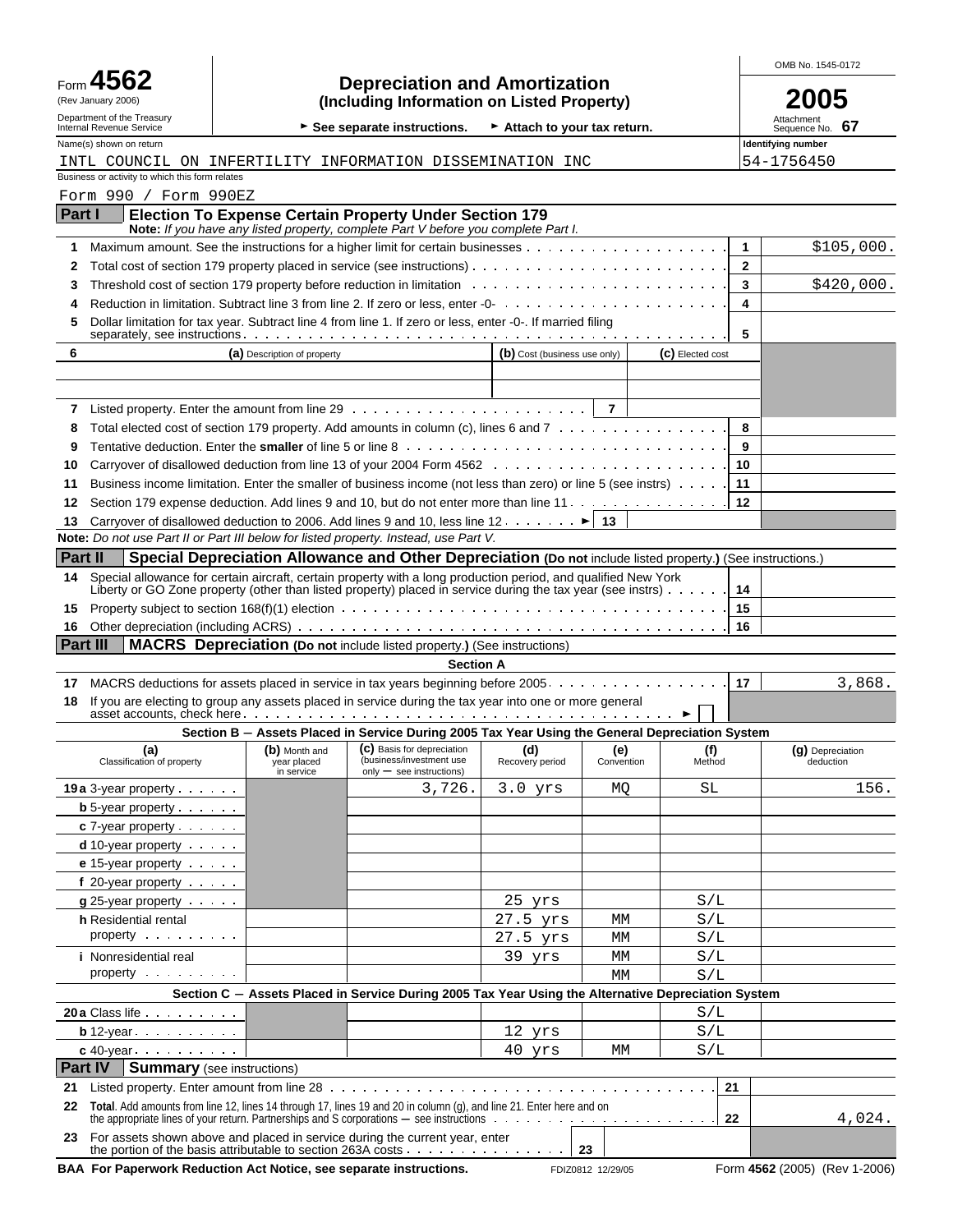|    | Form 4562 (2005) (Rev 1-2006)                                                                                                                                                                                                                                                                  |                                  | INTL COUNCIL ON INFERTILITY INFORMATION DISSEMINATION INC                                                                                                                                                           |                                            |                                    |                   |                                                                    |     |           |                           |                        |                              |                                                           | 54-1756450                       |                                      | Page 2                                |
|----|------------------------------------------------------------------------------------------------------------------------------------------------------------------------------------------------------------------------------------------------------------------------------------------------|----------------------------------|---------------------------------------------------------------------------------------------------------------------------------------------------------------------------------------------------------------------|--------------------------------------------|------------------------------------|-------------------|--------------------------------------------------------------------|-----|-----------|---------------------------|------------------------|------------------------------|-----------------------------------------------------------|----------------------------------|--------------------------------------|---------------------------------------|
|    | Part V                                                                                                                                                                                                                                                                                         |                                  | Listed Property (Include automobiles, certain other vehicles, cellular telephones, certain computers, and property used for<br>entertainment, recreation, or amusement.)                                            |                                            |                                    |                   |                                                                    |     |           |                           |                        |                              |                                                           |                                  |                                      |                                       |
|    |                                                                                                                                                                                                                                                                                                |                                  | Note: For any vehicle for which you are using the standard mileage rate or deducting lease expense, complete only 24a, 24b,<br>columns (a) through (c) of Section A, all of Section B, and Section C if applicable. |                                            |                                    |                   |                                                                    |     |           |                           |                        |                              |                                                           |                                  |                                      |                                       |
|    |                                                                                                                                                                                                                                                                                                |                                  | Section A - Depreciation and Other Information (Caution: See the instructions for limits for passenger automobiles.)                                                                                                |                                            |                                    |                   |                                                                    |     |           |                           |                        |                              |                                                           |                                  |                                      |                                       |
|    | 24 a Do you have evidence to support the business/investment use claimed?                                                                                                                                                                                                                      |                                  |                                                                                                                                                                                                                     |                                            |                                    |                   | <b>Yes</b>                                                         |     |           |                           |                        |                              | <b>No 24b</b> If 'Yes,' is the evidence written? $\cdots$ |                                  | Yes                                  | No                                    |
|    | (a)<br>Type of property (list<br>vehicles first)                                                                                                                                                                                                                                               | (b)<br>Date placed<br>in service | (c)<br>Business/<br>investment<br>use<br>percentage                                                                                                                                                                 | (d)<br>Cost or<br>other basis              |                                    |                   | (e)<br>Basis for depreciation<br>(business/investment<br>use only) |     |           | (f)<br>Recovery<br>period |                        | (g)<br>Method/<br>Convention |                                                           | (h)<br>Depreciation<br>deduction |                                      | (i)<br>Elected<br>section 179<br>cost |
| 25 | Special allowance for certain aircraft, certain property with a long production period, and qualified New York Liberty or GO Zone                                                                                                                                                              |                                  |                                                                                                                                                                                                                     |                                            |                                    |                   |                                                                    |     |           |                           |                        |                              |                                                           |                                  |                                      |                                       |
| 26 | property placed in service during the tax year and used more than 50% in a qualified business use (see instructions)<br>Property used more than 50% in a qualified business use:                                                                                                               |                                  |                                                                                                                                                                                                                     |                                            |                                    |                   |                                                                    |     |           |                           |                        | 25                           |                                                           |                                  |                                      |                                       |
|    |                                                                                                                                                                                                                                                                                                |                                  |                                                                                                                                                                                                                     |                                            |                                    |                   |                                                                    |     |           |                           |                        |                              |                                                           |                                  |                                      |                                       |
| 27 | Property used 50% or less in a qualified business use:                                                                                                                                                                                                                                         |                                  |                                                                                                                                                                                                                     |                                            |                                    |                   |                                                                    |     |           |                           |                        |                              |                                                           |                                  |                                      |                                       |
|    |                                                                                                                                                                                                                                                                                                |                                  |                                                                                                                                                                                                                     |                                            |                                    |                   |                                                                    |     |           |                           |                        |                              |                                                           |                                  |                                      |                                       |
|    |                                                                                                                                                                                                                                                                                                |                                  |                                                                                                                                                                                                                     |                                            |                                    |                   |                                                                    |     |           |                           |                        |                              |                                                           |                                  |                                      |                                       |
| 28 | Add amounts in column (h), lines 25 through 27. Enter here and on line 21, page 1                                                                                                                                                                                                              |                                  |                                                                                                                                                                                                                     |                                            |                                    |                   |                                                                    |     |           |                           |                        | 28                           |                                                           |                                  |                                      |                                       |
| 29 |                                                                                                                                                                                                                                                                                                |                                  |                                                                                                                                                                                                                     | Section B - Information on Use of Vehicles |                                    |                   |                                                                    |     |           |                           |                        |                              |                                                           | 29                               |                                      |                                       |
|    | Complete this section for vehicles used by a sole proprietor, partner, or other 'more than 5% owner,' or related person. If you provided vehicles<br>to your employees, first answer the questions in Section C to see if you meet an exception to completing this section for those vehicles. |                                  |                                                                                                                                                                                                                     |                                            |                                    |                   |                                                                    |     |           |                           |                        |                              |                                                           |                                  |                                      |                                       |
|    |                                                                                                                                                                                                                                                                                                |                                  |                                                                                                                                                                                                                     |                                            | (a)                                |                   | (b)                                                                |     | (c)       |                           |                        | (d)                          |                                                           | (e)                              | (f)                                  |                                       |
| 30 | Total business/investment miles driven<br>during the year (do not include<br>commuting miles).                                                                                                                                                                                                 |                                  |                                                                                                                                                                                                                     |                                            | Vehicle 1                          |                   | Vehicle 2                                                          |     | Vehicle 3 |                           |                        | Vehicle 4                    |                                                           | Vehicle 5                        |                                      | Vehicle 6                             |
| 31 | Total commuting miles driven during the year $\ldots$ .                                                                                                                                                                                                                                        |                                  |                                                                                                                                                                                                                     |                                            |                                    |                   |                                                                    |     |           |                           |                        |                              |                                                           |                                  |                                      |                                       |
| 32 | Total other personal (noncommuting)<br>miles driven                                                                                                                                                                                                                                            |                                  |                                                                                                                                                                                                                     |                                            |                                    |                   |                                                                    |     |           |                           |                        |                              |                                                           |                                  |                                      |                                       |
| 33 | Total miles driven during the year. Add<br>lines 30 through $32 \cdot \cdot \cdot \cdot \cdot \cdot \cdot \cdot \cdot \cdot$                                                                                                                                                                   |                                  |                                                                                                                                                                                                                     |                                            |                                    |                   |                                                                    |     |           |                           |                        |                              |                                                           |                                  |                                      |                                       |
|    |                                                                                                                                                                                                                                                                                                |                                  |                                                                                                                                                                                                                     | Yes                                        | No                                 | Yes               | No                                                                 | Yes |           | No                        | Yes                    | No                           | Yes                                                       | No                               | Yes                                  | No                                    |
| 34 | Was the vehicle available for personal use<br>during off-duty hours?                                                                                                                                                                                                                           |                                  |                                                                                                                                                                                                                     |                                            |                                    |                   |                                                                    |     |           |                           |                        |                              |                                                           |                                  |                                      |                                       |
| 35 | Was the vehicle used primarily by a more<br>than 5% owner or related person?                                                                                                                                                                                                                   |                                  |                                                                                                                                                                                                                     |                                            |                                    |                   |                                                                    |     |           |                           |                        |                              |                                                           |                                  |                                      |                                       |
| 36 | Is another vehicle available for<br>personal use?                                                                                                                                                                                                                                              |                                  |                                                                                                                                                                                                                     |                                            |                                    |                   |                                                                    |     |           |                           |                        |                              |                                                           |                                  |                                      |                                       |
|    |                                                                                                                                                                                                                                                                                                |                                  | Section C - Questions for Employers Who Provide Vehicles for Use by Their Employees                                                                                                                                 |                                            |                                    |                   |                                                                    |     |           |                           |                        |                              |                                                           |                                  |                                      |                                       |
|    | Answer these questions to determine if you meet an exception to completing Section B for vehicles used by employees who are not more than<br>5% owners or related persons (see instructions).                                                                                                  |                                  |                                                                                                                                                                                                                     |                                            |                                    |                   |                                                                    |     |           |                           |                        |                              |                                                           |                                  |                                      |                                       |
|    | 37 Do you maintain a written policy statement that prohibits all personal use of vehicles, including commuting,                                                                                                                                                                                |                                  |                                                                                                                                                                                                                     |                                            |                                    |                   |                                                                    |     |           |                           |                        |                              |                                                           |                                  | Yes                                  | No                                    |
| 38 | Do you maintain a written policy statement that prohibits personal use of vehicles, except commuting, by your<br>employees? See the instructions for vehicles used by corporate officers, directors, or 1% or more owners                                                                      |                                  |                                                                                                                                                                                                                     |                                            |                                    |                   |                                                                    |     |           |                           |                        |                              |                                                           |                                  |                                      |                                       |
| 39 |                                                                                                                                                                                                                                                                                                |                                  |                                                                                                                                                                                                                     |                                            |                                    |                   |                                                                    |     |           |                           |                        |                              |                                                           |                                  |                                      |                                       |
| 40 | Do you provide more than five vehicles to your employees, obtain information from your employees about the use of the<br>vehicles, and retain the information received?                                                                                                                        |                                  |                                                                                                                                                                                                                     |                                            |                                    |                   |                                                                    |     |           |                           |                        |                              |                                                           |                                  |                                      |                                       |
| 41 | Do you meet the requirements concerning qualified automobile demonstration use? (See instructions)<br>Note: If your answer to 37, 38, 39, 40, or 41 is 'Yes,' do not complete Section B for the covered vehicles.                                                                              |                                  |                                                                                                                                                                                                                     |                                            |                                    |                   |                                                                    |     |           |                           |                        |                              |                                                           |                                  |                                      |                                       |
|    | Amortization<br><b>Part VI</b>                                                                                                                                                                                                                                                                 |                                  |                                                                                                                                                                                                                     |                                            |                                    |                   |                                                                    |     |           |                           |                        |                              |                                                           |                                  |                                      |                                       |
|    |                                                                                                                                                                                                                                                                                                | (a)<br>Description of costs      |                                                                                                                                                                                                                     |                                            | (b)<br>Date amortization<br>begins |                   | (c)<br>Amortizable<br>amount                                       |     |           |                           | (d)<br>Code<br>section |                              | (e)<br>Amortization<br>period or<br>percentage            |                                  | (f)<br>Amortization<br>for this year |                                       |
| 42 | Amortization of costs that begins during your 2005 tax year (see instructions):                                                                                                                                                                                                                |                                  |                                                                                                                                                                                                                     |                                            |                                    |                   |                                                                    |     |           |                           |                        |                              |                                                           |                                  |                                      |                                       |
|    |                                                                                                                                                                                                                                                                                                |                                  |                                                                                                                                                                                                                     |                                            |                                    |                   |                                                                    |     |           |                           |                        |                              |                                                           |                                  |                                      |                                       |
| 43 |                                                                                                                                                                                                                                                                                                |                                  |                                                                                                                                                                                                                     |                                            |                                    |                   |                                                                    |     |           |                           |                        |                              | 43                                                        |                                  |                                      |                                       |
| 44 |                                                                                                                                                                                                                                                                                                |                                  |                                                                                                                                                                                                                     |                                            |                                    |                   |                                                                    |     |           |                           |                        |                              | 44                                                        |                                  |                                      |                                       |
|    |                                                                                                                                                                                                                                                                                                |                                  |                                                                                                                                                                                                                     |                                            |                                    | FDIZ0812 12/29/05 |                                                                    |     |           |                           |                        |                              |                                                           | Form 4562 (2005) (Rev 1-2006)    |                                      |                                       |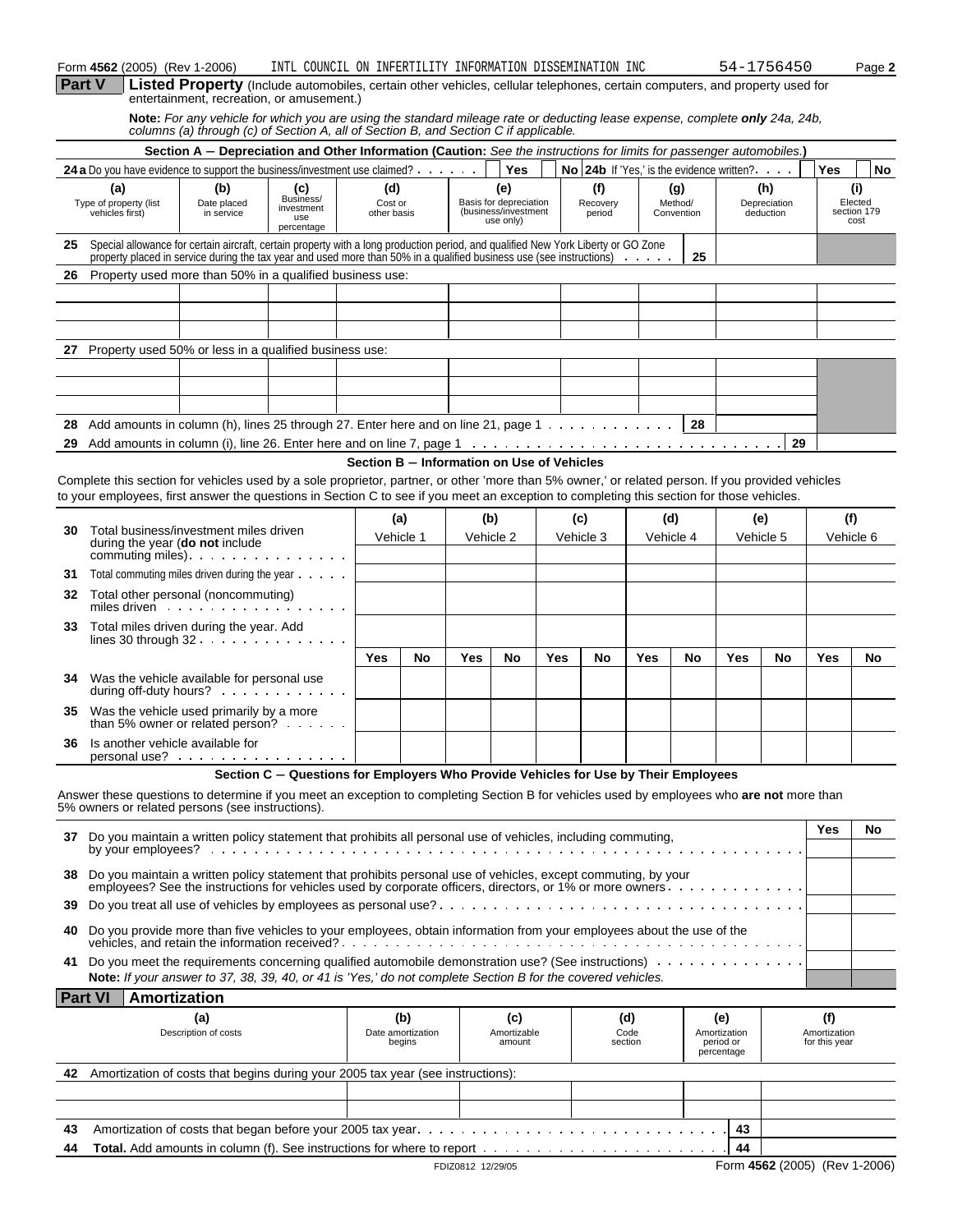#### Form 990, Page 2, Part II, Line 43 **Other Expenses Stmt**

| Other expenses not<br>covered above (itemize): | (A)<br>Total | (B)<br>Program<br>services | (C)<br>Management<br>and general | (D)<br>Fundraising |
|------------------------------------------------|--------------|----------------------------|----------------------------------|--------------------|
| INSURANCE                                      | 1,590.       | 0.                         | 1,590.                           | 0.                 |
| INTERNET                                       | 928.         | 928.                       | 0.                               | 0.                 |
| MAINTENANCE<br>SITE                            | 15,068.      | 15,068.                    | 0.                               | 0.                 |
| LICENSES                                       | 163.         | 24.                        | 139.                             | 0.                 |
| GIFTS                                          | 2,119.       | 1,999.                     | 120.                             | 0.                 |
| PROCESSING<br>PAYROLL                          | 124.         | 0.                         | 124.                             | 0.                 |
| Total                                          | 19,992.      | 18,019.                    | 1,973.                           |                    |

## Form 990, Page 4, Part IV, Lines 57a & 57b **Land, Buildings and Equipment Statement**

|                                        | (a)<br>Cost/Other<br><b>Basis</b> | (b)<br>Accumulated<br>Depreciation | (c)<br><b>Book Value</b> |
|----------------------------------------|-----------------------------------|------------------------------------|--------------------------|
| COMPUTER, OFFICE EQUIPMENT & FURNITURE | 20,400.                           | 13,720.                            | 6,680.                   |
| Total                                  | 20,400.                           | 13,720.                            | 6,680.                   |

## Form 990, Page 4, Part IV, Line 58 **Other Assets Statement**

| Line 58 - Other Assets: | <b>Beginning</b><br>of Year | End of<br>Year |
|-------------------------|-----------------------------|----------------|
| EMPLOYEE ADVANCES       | 225.                        |                |
| Total                   | 225.                        | Ο.             |

Form 990, Page 4, Part IV, Line 65 **Other Liabilities Statement**

| Line 65 - Other Liabilities:             | <b>Beginning</b><br>of Year | End of<br>Year |
|------------------------------------------|-----------------------------|----------------|
| PAYROLL TAXES PAYABLE<br>PENSION PAYABLE | 2,296.<br>450.              | 2,182.<br>625. |
| Total                                    | 2,746.                      | 2,807.         |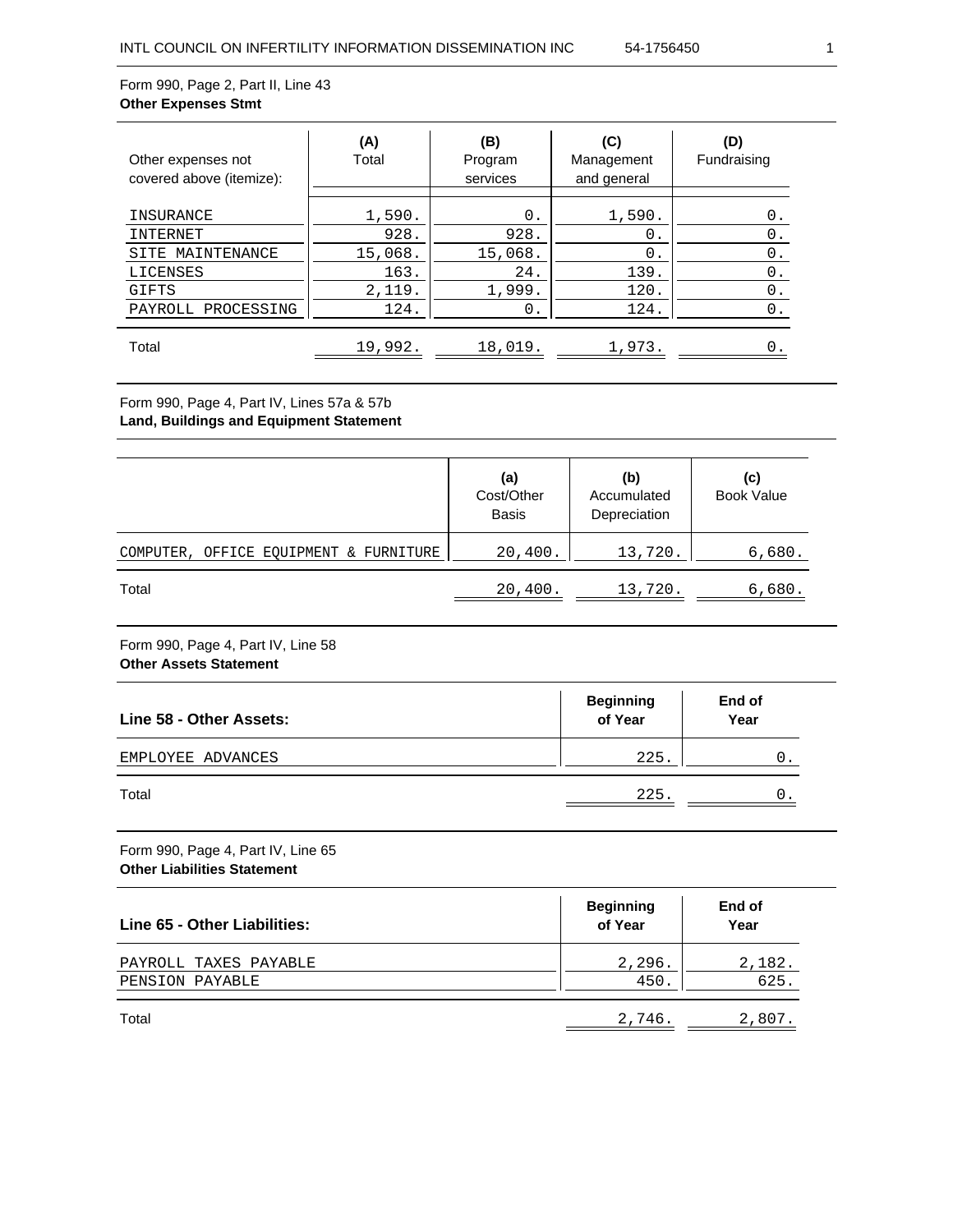| <b>Description</b>                                                                                   | (a)<br>2004 | (b)<br>2003 | (c)<br>2002 | (d)<br>2001  | (e)<br><b>Total</b>      |
|------------------------------------------------------------------------------------------------------|-------------|-------------|-------------|--------------|--------------------------|
| ROYALTIES<br>REFUNDS PRIOR YR COSTS<br>PAYROLL TAX REFUNDS PRIOR YRS<br>PINS PROVIDED AT CONFERENCES | 227.        | 7,432.      | 272.        | 854.<br>106. | 1,353.<br>106.<br>7,432. |
| Total                                                                                                | 227.        | 7,432.      | 272.        | 960.         | 8,891.                   |